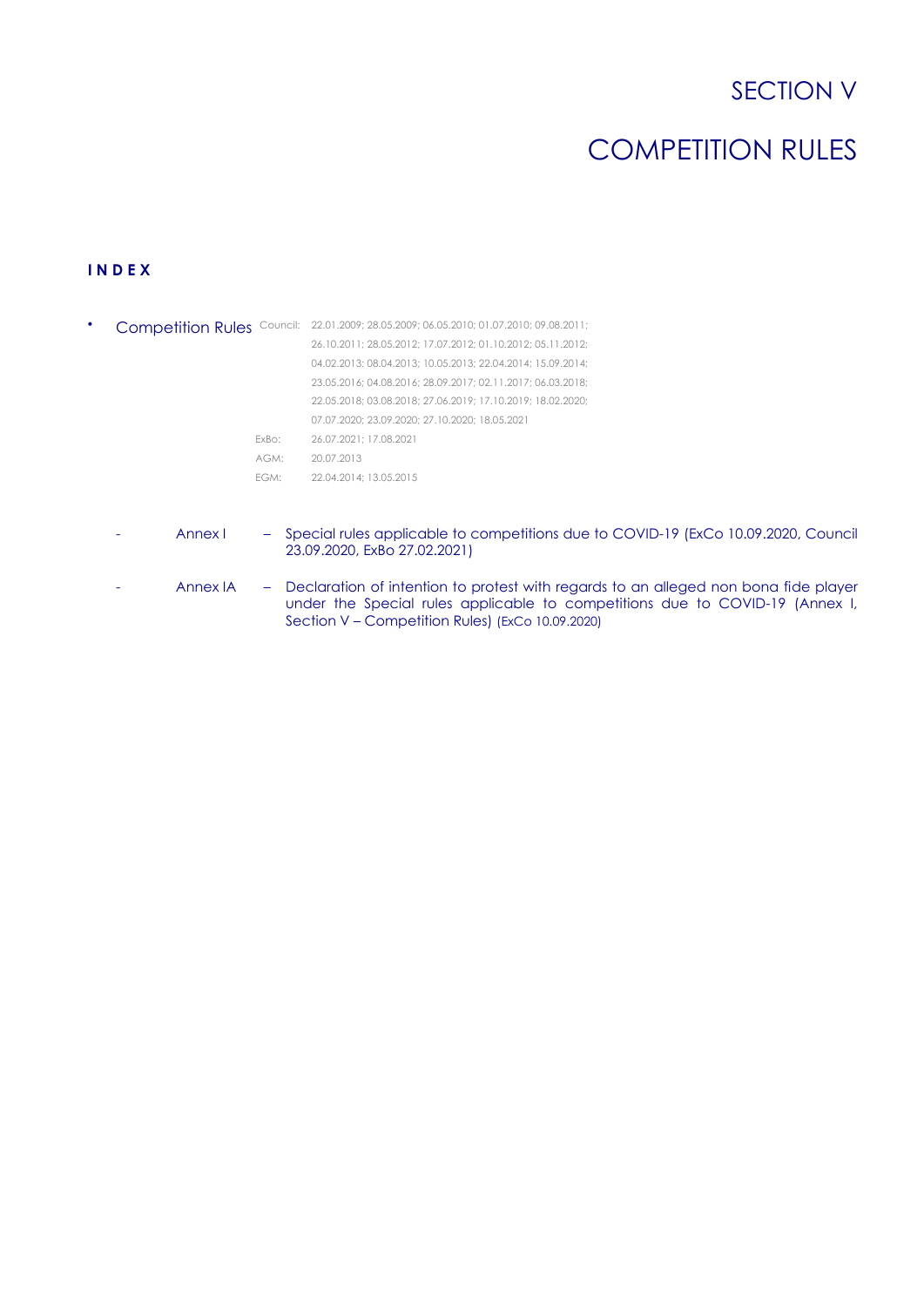# MALTA FOOTBALL ASSOCIATION

# **COMPETITION RULES**

# **1. Competitions of the Association**

- (i) (a) The Executive Board of the Association is vested with full powers to establish the competitions to be organised by the Association.
	- (b) The Executive Board is vested with full powers to establish the manner in which the competitions organised by the Association as decided upon by the Executive Board are run and managed.
	- (c) Any matter not provided for in these rules shall be decided by the Executive Board as it may deem fit.
	- (d) In the running and managing of the competitions and in deciding those other matters not be provided for by these rules, the Executive Board shall take into consideration the opinion of the Competitions Committee established under these rules.
- (ii) (a) In cases of urgency, the Bureau of the Association shall have the same powers of the Executive Board.
	- (b) In those instances when the Bureau, takes a decision in virtue of the provisions of para. (ii)(a) above, the matter shall be brought to the attention of the Executive Board during the first sitting of the Executive Board after the decision.
- (iii) (a) Clubs and their players and/or technical staff shall be obliged to comply with any operational obligations related to the staging of the match including any obligations towards the official broadcaster or any of the officials responsible for the organisation of the match.
	- (b) Such obligations shall be circulated to clubs at the beginning of the competition in the form of a document that governs the operational aspects of a competition.

### **2. Guarantee Deposit and Penalties for Exiting a Competition**

- (i) Clubs taking part in any of the competitions of the Association may be called upon by the Executive Board to make a guarantee deposit which shall be refunded when the Clubs making the deposit would have completed their fixtures, discharged all their liabilities and paid the fines inflicted upon them by the Association.
- (ii) Clubs which had applied to take part in a competition and later withdraw their participation from such competition prior to the commencement of such competition shall be fined. In the case of exiting the competition prior to the draws of such competition, the Club shall be penalised with a fine amounting to between one hundred euro (€100) and three hundred euro (€300). In the case of exiting the competition after the draws but prior to the commencement of the competition, the Club shall be penalised with a fine amounting to between three hundred euro (€300) and five hundred euro (€500). In establishing the fine, due consideration shall be given to the importance of the competition concerned.

# **3. Rules of Competitions**

- (i) The Executive Board shall establish the particular rules governing the competitions of the Association before the first Monday in June prior to the coming season. Unless any additions and/or alterations are made, rules governing particular competitions shall remain in force from one season to the other.
- (ii) Additions and/or alterations to these Competition Rules and to rules of particular competitions made after the first Monday in June shall not come into force at least until the end of the coming or the current football season, as the case may be.
- (iii) Notwithstanding the provisions of sub-para. (ii) above, in the case of existing competitions, rules which in any way may affect promotion and/or relegation issues shall not come into force at least until the commencement of the second football season following the coming or current football season, as the case may be.
- (iv) The provisions of sub-clauses (ii) and (iii) above shall not apply if the Executive Board decides otherwise.

# **4. Draws of Competitive Matches**

(i) The Executive Board is vested with full powers to lay down the procedure to be adopted in the draws of the matches of all the competitions of the Association.

Introduced: 27-07-21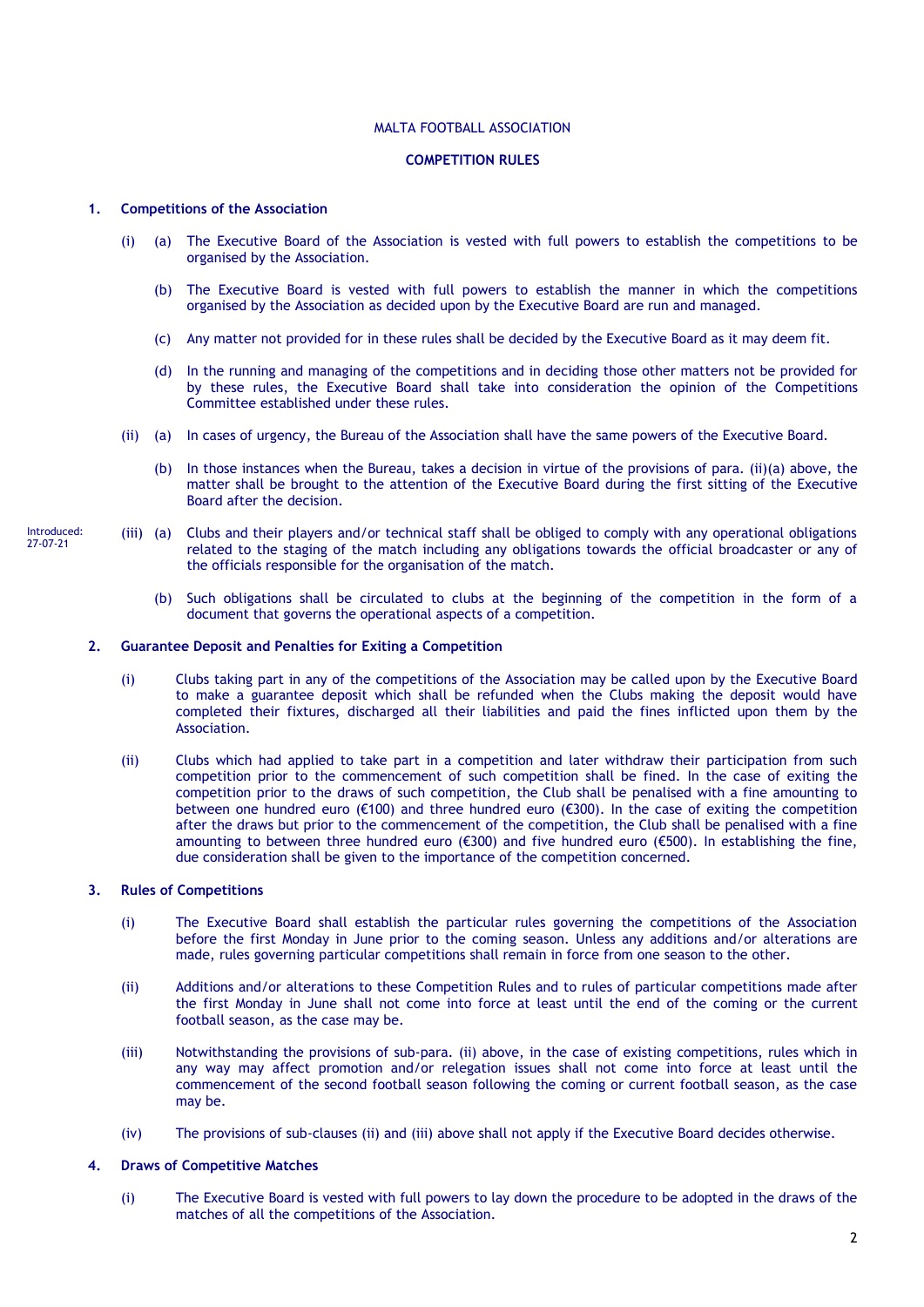- (ii) The Executive Board shall fix the date and time of the draws, which must be as early as possible before the commencement of a competition.
- (iii) The General Secretary of the Association shall have the duty to inform the Clubs taking part in a competition of the date and time fixed for the draws and the place where the draws shall be held. He shall also cause such information to be sent to the mass media.

# **5. Fixtures of Competitive Matches**

- (i) All competitive matches shall, as a rule, be played on the day and at the time fixed by the Executive Board. Fixture lists shall be issued under the authority of the Executive Board and shall be circulated to all those interested as soon as possible after having been completed.
- (ii) Alterations to fixtures may be made by the General Secretary of the Association only for a serious and grave cause. However, the General Secretary shall not entertain any request based on medical grounds for an alteration in the fixture list.
- (iii) Decisions of the Executive Board or the General Secretary regarding fixture lists and alterations thereto are final and binding and no Club, official or player shall have any right to claim any compensation for any expense, loss or damage sustained as a result of such decisions.

# **6. When Matches are Played**

- (i) As a rule, competitive matches shall be played on Saturdays, Sundays and Public Holidays. However, when necessary, competitive matches shall also be played during the other days of the week.
- (ii) Clubs which are taking part in UEFA Competitions for Clubs shall not be obliged to play other first team competitive matches three (3) days prior to or after their UEFA competitive match.
- (iii) Clubs whose competition fixtures clash with National Team International matches, including Beach Soccer and Futsal National Teams, whether competitive or friendly, both at Senior or Youth level, for which players of these Clubs have been selected or included in any National Team Squad, have the right to apply to the Executive Board for a postponement of their fixtures if the number of such selected players is more than two (2). Such applications are to be made in writing and must reach the General Secretary of the Association at least fifteen (15) days before the date of the match requiring postponement if by that time their player/s have already been selected for National Team duties or included in any National Team Squad. In all other cases, an application shall be made as soon as the Club is informed of the selection by the Association. Rule 5 (iii) is also applicable to such changes.

# **7. Sequence Principle**

In the case of competitions for the first team of a Club and which are played on a league basis, the sequence principle shall be compulsory only during the last three matches of each team in the competition concerned and this unless the Executive Board for a serious and just reason decides otherwise.

# **8. Medical Tests for Players**

- (i) The Association shall have the right to establish that, prior to taking part in a competitive football match directly organized by the Association, all registered players must undergo a medical test, as specified by the Association from time to time, attesting that they are medically fit to play football.
- (ii) By the end of July of each year the Association shall circulate to its Member Clubs all the relevant information regarding the medical test which their players will be requested to undergo during that current season. The Member Clubs will also be informed about the procedure that has to be adhered to.
- (iii) Once the player would have undergone the medical test as specified by the Association such player shall have the duty to file with the Association the Medical Clearance Form, duly signed by a medical doctor. The medical test will remain valid for a period of twelve (12) months, for players aged seventeen (17) upwards, and twenty-four (24) months, for players aged between twelve (12) and sixteen (16), starting on that date when the medical test is carried out. *Amended: 18-02-20*
	- (iv) The Association shall issue an acknowledgement upon receipt of such Medical Clearance Form without prejudice to the validity or otherwise of such Form.
	- (v) If, after a football match directly organized by the Association, it is proved by the Association that a player included in the Referee's Match Report did not have a valid Medical Clearance Form filed with the Association, such player shall be referred to the Disciplinary Commissioner of the Association.
	- (vi) The Disciplinary Commissioner shall suspend the player for one (1) match. Moreover such player shall remain suspended until he files a valid Medical Clearance Form with the Association. The Club of the player shall be fined twenty-five euro (€25).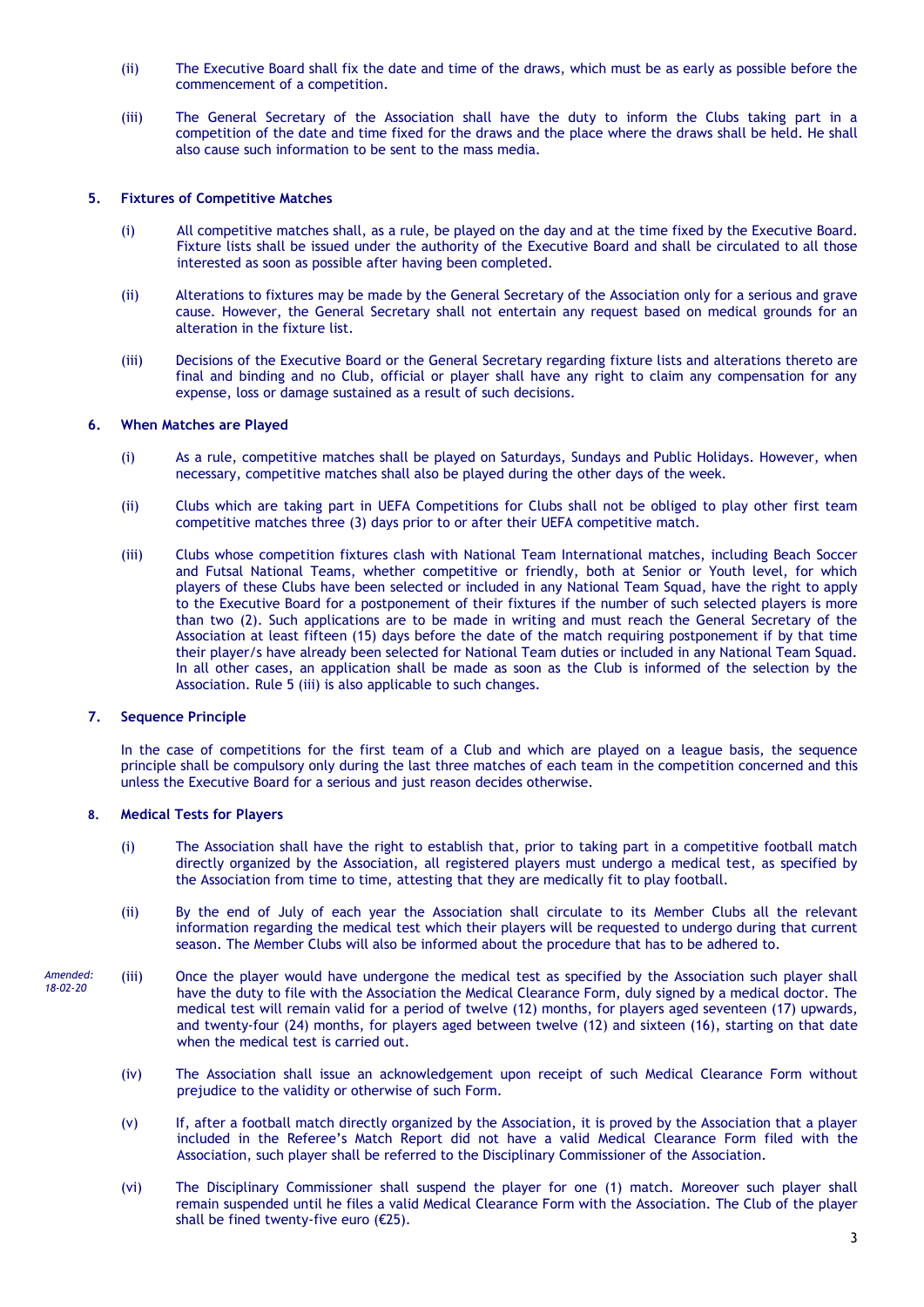#### **8A. Provision of staff certified in first-aid by Clubs during Competitive Matches** *Amended: 23-06-21*

- (i) Clubs are obliged to ensure that at their competitive matches at least one person from the non-playing technical staff those listed on the match sheet is certified in first aid.
- (ii) The Club must also ensure that such person indicated on the match list as provided in the preceding provision is effectively present throughout the entire competitive match.
- (iii) A Club which fails in its duty to provide said certified person shall be fined by the Control and Disciplinary Board of the Association between fifty euro (€50) and one hundred and twenty-five euro (€125) on the first instance during the season and between ninety ( $\epsilon$ 90) and two hundred euro ( $\epsilon$ 200) on each and every subsequent instance during the same season.

### **9. Who may play in Competitive Matches Organised by the Association**

- (i) Only "bona fide" players are permitted to play in competitive matches.
- (ii) A "bona fide" player is any amateur or professional player who:
	- (a) is registered to play in accordance with the rules and regulations of the Association and with those of FIFA; and
	- (b) is not under a suspension which renders him ineligible to play; and
	- (c) is otherwise, in accordance with the rules, regulations, bye-laws and decisions of the Association and those of FIFA, eligible to play in a competitive match in which he takes part.
- (iii) (a) (i) In the case of competitions organised by the Association, only male players are permitted to play in those competitions organised for male players whilst only female players are permitted to play in those competitions organised for female players. However, in Youth Football Competitions, Youth Football Festivals, Youth Tournaments and Fun Football for Youth players, female players may also participate in competitions organised for male players up till the level of Under 15. *Amended:* 
	- (ii) In the case of competitions for male players, a player shall not be eligible to play for the senior team of his club prior to his sixteenth (16<sup>th</sup>) birthday.
	- (b) In the case of matches of competitions organised for the Senior Team of Member Clubs, the participation of players, who have not formed part of the Youth Sector of the Association, with a team for any match shall be as follows:
		- (i) (a) Not more than seven (7) players on the field of play, during that time in the match when the ball is in play, in the case of matches of competitions organised for the Senior Team of Premier Division Clubs and in the case of matches of the Competitions where the Senior Teams of Premier Division Clubs take part. Provided that the number of such players listed on the Official Match Report Form for such matches shall not exceed nine (9). If such number of players exceeds the number prescribed by this sub-article, whether on the field of play or on the Official Match Report Form, then all players on the Official Match Report Form shall be deemed ineligible to play.
			- (b) However, in the case of the Premier Division Play-Out match, the number of players, who have not formed part of the Youth Sector of the Association, with a team, on the field of play, shall not exceed four (4), whereas such number of players listed on the Official Match Report Form for such match shall not exceed five (5) players. If such number of players exceeds the number prescribed by this sub-article, both on the field of play or on the Official Match Report Form, then all players on the Official Match Report Form shall be deemed ineligible to play.
		- (ii) (a) Not more than three (3) players, on the field of play, during that time in the match when the ball is in play, in the case of matches of competitions organised for the Senior Team of Challenge League Clubs. Provided that the number of such players listed on the Official Match Report Form for such matches shall not exceed four (4). If such number of players exceeds the number prescribed by this sub-article, whether on the field of play or on the Official Match Report Form, then all players on the Official Match Report Form shall be deemed ineligible.
			- (b) However, in the case of the Challenge League Play-Out match, the number of players, who have not formed part of the Youth Sector of the Association, with a team, on the field of play during that time in the match when the ball is in play, shall not exceed two (2) Whereas such number of players listed on the Official Match Report Form for such match shall not exceed three (3). If such number of players exceeds the number prescribed by this sub-article, both on the field of play or on the Official Match Report

*18-05-21*

*Amended:* 

*27-06-19 18-05-21*

> *Amended: 07-07-20 18-05-21*

*Amended: 07-07-20 18-05-21*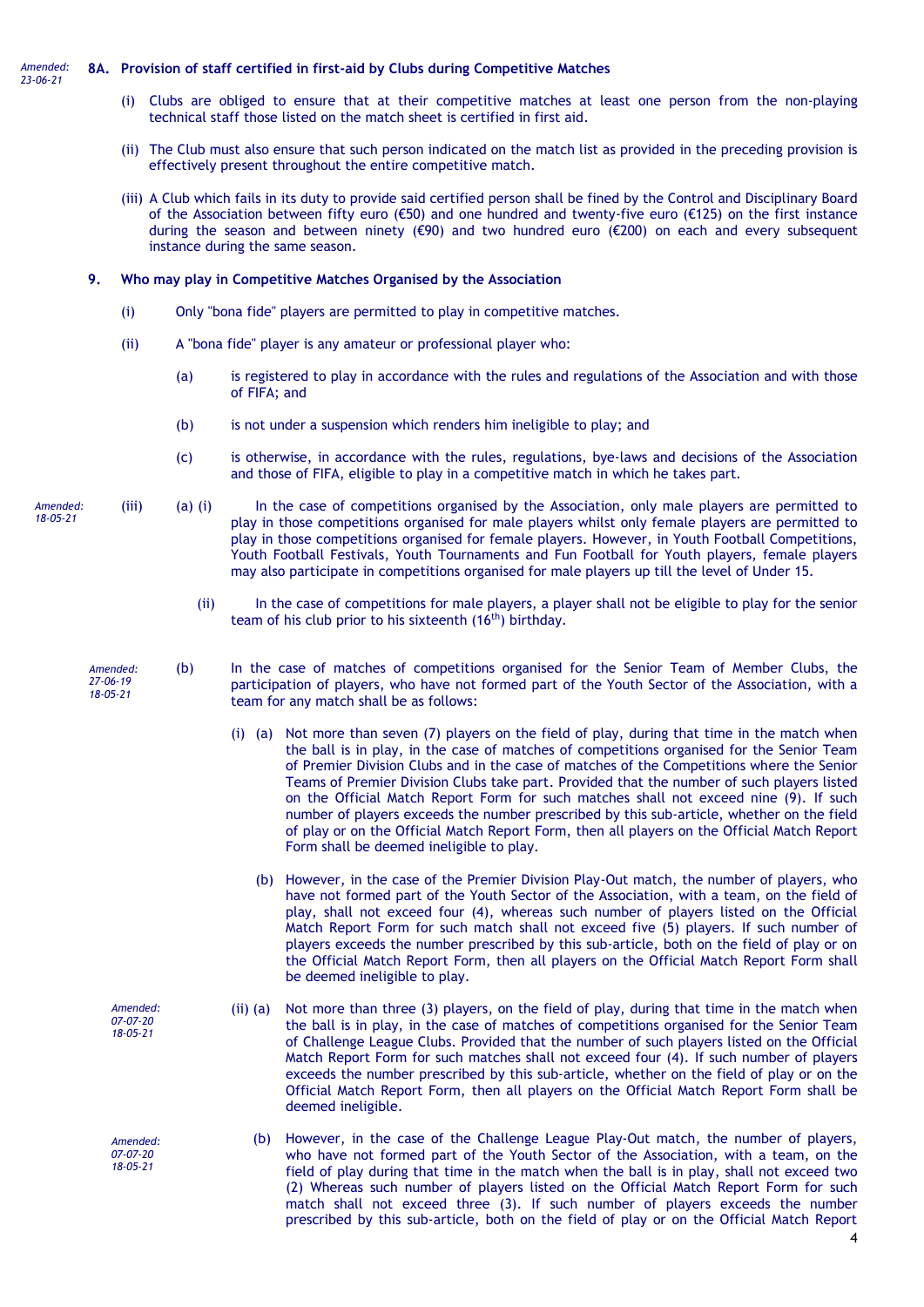Form, then all players on the Official Match Report Form shall be deemed ineligible to play.

- (iii) Not more than one (1) players, on the field of play, during that time in the match when the ball is in play, in the case of matches of competitions organised for the Senior Team of Clubs of the remaining divisions. If such number of players exceeds the number prescribed by this subarticle, both on the field of play or on the Official Match Report Form, then all players on the Official Match Report Form shall be deemed ineligible to play.
- (iv)Not more than four (4), on the field of play, during that time in the match when the ball is in play, in the case of matches of competitions organised for Senior Women clubs. If such number of players exceeds the number prescribed by this sub-article, both on the field of play or on the Official Match Report Form, then all players on the Official Match Report Form shall be deemed ineligible to play.
- (v) Not more than two (2) players, on the field of play, during that time in the match when the ball is in play, in the case of matches of competitions organised for teams other than the Senior Team of Clubs. If such number of players exceeds the number prescribed by this sub-article, then all players on the Official Match Report Form shall be deemed ineligible.

For the purpose of these regulations, the expression, 'forming part of the Youth Sector of the Association', means that a player has been duly registered with the Association and duly registered with any Member Club and/or Club affiliated with the Gozo Football Association for at least four (4) seasons, including the season during which the first registration with a Member Club or Club affiliated to the Gozo Football Association was made, and who during each of such four (4) seasons was eligible to take part with his Club in the youth and/or junior competitions organised by the Association and/or The Youth Football Association and/or the Gozo Football Association and/or the Gozo Youth Football Association.

Provided that the limitations envisaged by these regulations in relation to players who have not formed part of the Youth Sector of the Association shall not apply to those players who although they did not form part of the Youth Sector of the Association, are players who in accordance with the FIFA rules and regulations, are qualified to represent the Association in a FIFA or UEFA Competition for national teams.

- (c) If a player takes part in a competitive match in breach of any of these provisions, such a player shall be deemed to be 'non bona fide' for the purpose of such a match.
- (iv) In so far as the registration of a player is concerned, a player will still be considered as a "bona fide" one for all intents and purposes of a competition if within seven (7) days of the filing by a Club of the registration of such player with the Secretariat of the Association, the Secretariat would not have notified such Club that there is an irregularity in such registration and/or in the document/s or with regards to missing documents, provided that such registration has not been declared invalid by the Executive Board.
- (v) In the case that the Secretariat of the Association informs in writing the Club registering the player, even after the lapse of the seven (7) days mentioned in sub-clause (iv) above, that an irregularity exists in such registration and/or in the documents filed with such registration and/or that documents which needed to be produced for the validity of the registration are missing and nevertheless such player takes part in a competitive match, such player shall be deemed to be a 'non bona fide player' if his registration is invalid in itself and/or because there is an irregularity in the documents accompanying it and/or because it lacks the necessary documents. If the defects in the registration may be corrected but such defects are not corrected within two (2) days of the notification to the Club or if the defects may not be corrected, the General Secretary shall at the first opportunity bring this matter to the attention of the Executive Board for the formal cancellation of such registration. Nevertheless, during the period between the notification to the Club and the formal cancellation of the registration by the Executive Board, the player will still be considered as a 'non bona fide' player.
- (vi) In the case of protest made by a Club, the Club against which the protest has been made and which is proved to have made use of a "non bona fide" player shall be declared to have lost the match and the protesting Club to have won the match. Furthermore, both the Club and the player(s) concerned shall be dealt with by the Control and Disciplinary Board of the Association in accordance with the rules and regulations of the Association unless disciplinary measures had already been decided upon by the Protests Board of the Association.
- (vii) In the case that no protest has been made by a Club with regards to a 'non bona fide' player who had taken part in a competitive match, the 'non bona fide' player and his Club shall still be subject to sanctions by the Control and Disciplinary Board of the Association. However, such sanctions shall not effect the result of the match and/or the points won or lost at such match.

#### **9A Limits on the registration of non-homegrown players** *Introduced: 18-05-21*

5 (i) Premier Division Clubs may not have registered with them at any one moment during the season more than twelve (12) players who have not formed part of the Youth Sector of the Association and who

*Introduced: 22-05-18; amended: 27-06-19*

*Amended: 02-11-17; 27-06-19*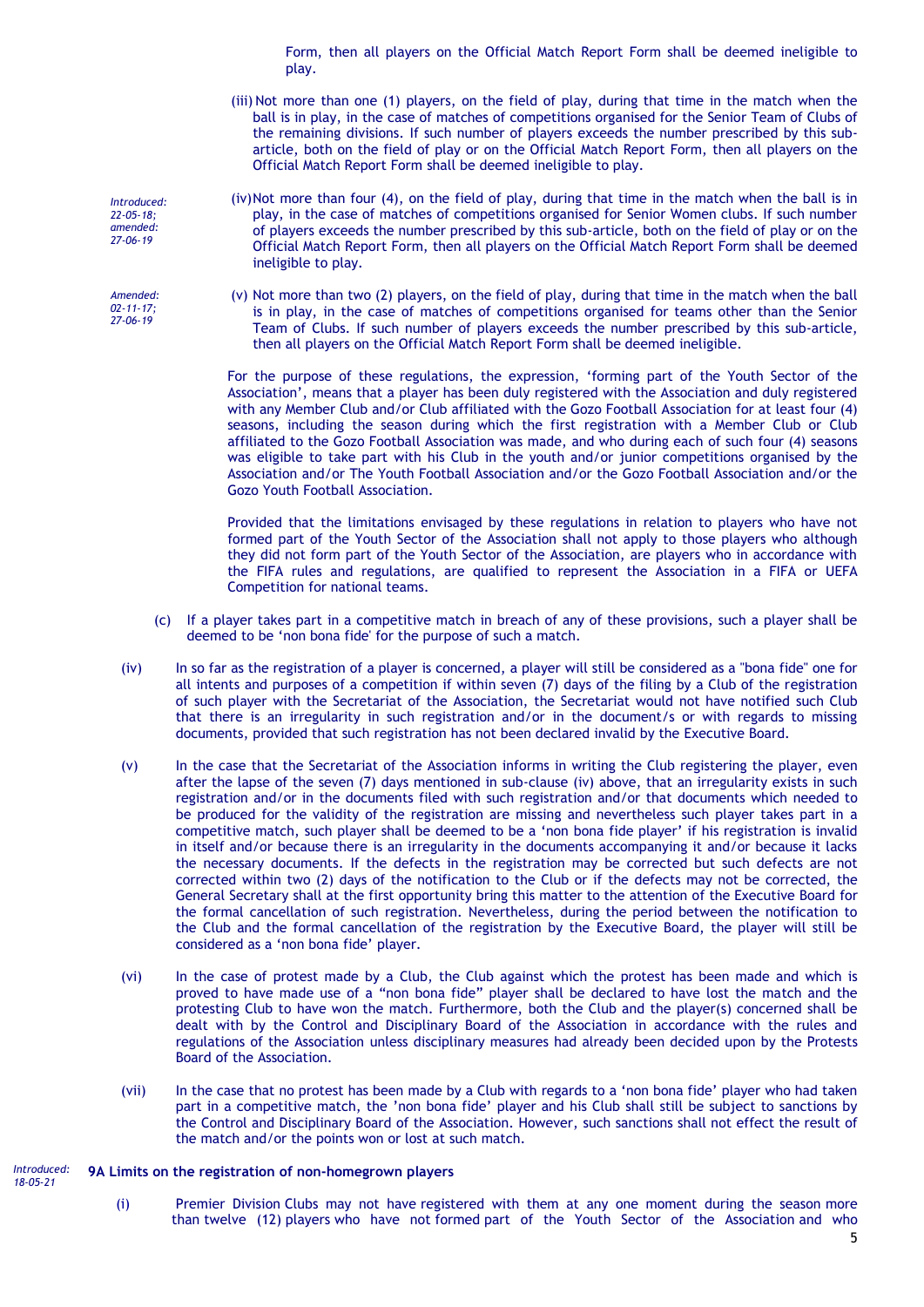have attained eighteen (18) years of age before the 1st of January prior to the commencement of the season. For the purposes of this sub-article, such players who are transferred on loan count with the number of such players of both the club of origin as well as the club taking the player on loan.

Provided that where a Club loans out one or more player(s) who has/have not formed part of the Youth Sector of the Association and who has/have attained eighteen (18) years of age before the 1st of January prior to the commencement of the season, such Club may register up to thirteen (13) such players.

- (ii) (a) Challenge League Clubs may not have registered with them at any one moment during the season more than four (4) players who have not formed part of the Youth Sector of the Association and who have attained eighteen (18) years of age before the 1st of January prior to the commencement of the season. For the purposes of this sub-article, such players who are transferred on loan count with the number of such players of both the club of origin as well as the club taking the player on loan.
	- (b) Where one of such players is eligible to play in the Youth League, a Challenge League Club may have registered with it up to five (5) such players.
	- (c) Without prejudice to sub-article (b), where a Club loans out one or more player(s) who has/have not formed part of the Youth Sector of the Association and who has/have attained eighteen (18) years of age before the 1st of January prior to the commencement of the season, such Club may register up to one additional such player, irrespective of the number of such players loaned out.
- (iii) National Amateur League Clubs may not have registered with them at any one moment during the season more than two (2) players who have not formed part of the Youth Sector of the Association. Provided that players who are still eligible to play in the Youth League during the same season shall not count with such players. *Amended: 27-07-21*

For the purposes of this sub-article, such players who are transferred on loan count with the number of such players of both the club of origin as well as the club taking the player on loan.

(iv) Any player who has not formed part of the Youth Sector of the Association and who has attained eighteen (18) years of age before the 1st of January prior to the commencement of the season who is registered in excess of the limits established in this Article shall be deemed to be a 'non bona-fide' player.

# **9B Squad Lists**

- (i) (a) In the case of the Senior Team of Premier Division Clubs, and in relation to all their competitive matches throughout the season, only those players, whether professional or amateur, included in the Club's Squad List shall be eligible to play in such competitive matches.
	- (b) A Club's Squad List for the purposes of the Premier Division shall include a maximum of twenty-five (25) professional players. If such number of players exceeds twenty-five (25), then all players on the Club's Squad List shall be deemed ineligible to play.

Provided that the status of players who have attained twenty-two (22) years of age before the 1st of January prior to the commencement of the season must be that of professional, as defined in Article 2 of the Regulations on the Status and Transfer of Players (Section IV). In default, such players shall be deemed to be 'non bona-fide' for the purposes of Article 9 above.

- (a) In the case of the Senior Team of Challenge League Clubs, and in relation to all their competitive matches throughout the season, only those players, whether professional or amateur, included in the Club's Squad List shall be eligible to play in such competitive matches.
- (b) A Club's Squad List for the purposes of the Challenge League shall include a minimum of ten (10) and shall not exceed twenty (20) professional players. The number of professional players can be increased up to 22 players if the additional players are club-grown.

Provided that the Club Squad List of newly promoted clubs may, for their first season competing in the Challenge League, include a minimum of five (5) and shall not exceed twenty (20) professional players. Such list can be increased up to 22 players if the additional players are club-grown.

For the purposes of this sub-article, 'club-grown' means that a player has been duly registered with the same Member Club submitting the Squad List for at least four (4) seasons, including the season during which the first registration with such Member Club was made, and who during each of such four (4) seasons was eligible to take part with his Club in the youth and/or junior competitions organised by the Association and/or The Youth Football Association.

If the number of professional players on the list does not reach the minimum of ten (10) or five (5), as the case may be, or exceeds twenty (20), or twenty-two (22) professional players, as the case may be, then all players on the Club's Squad List shall be deemed ineligible to play.

6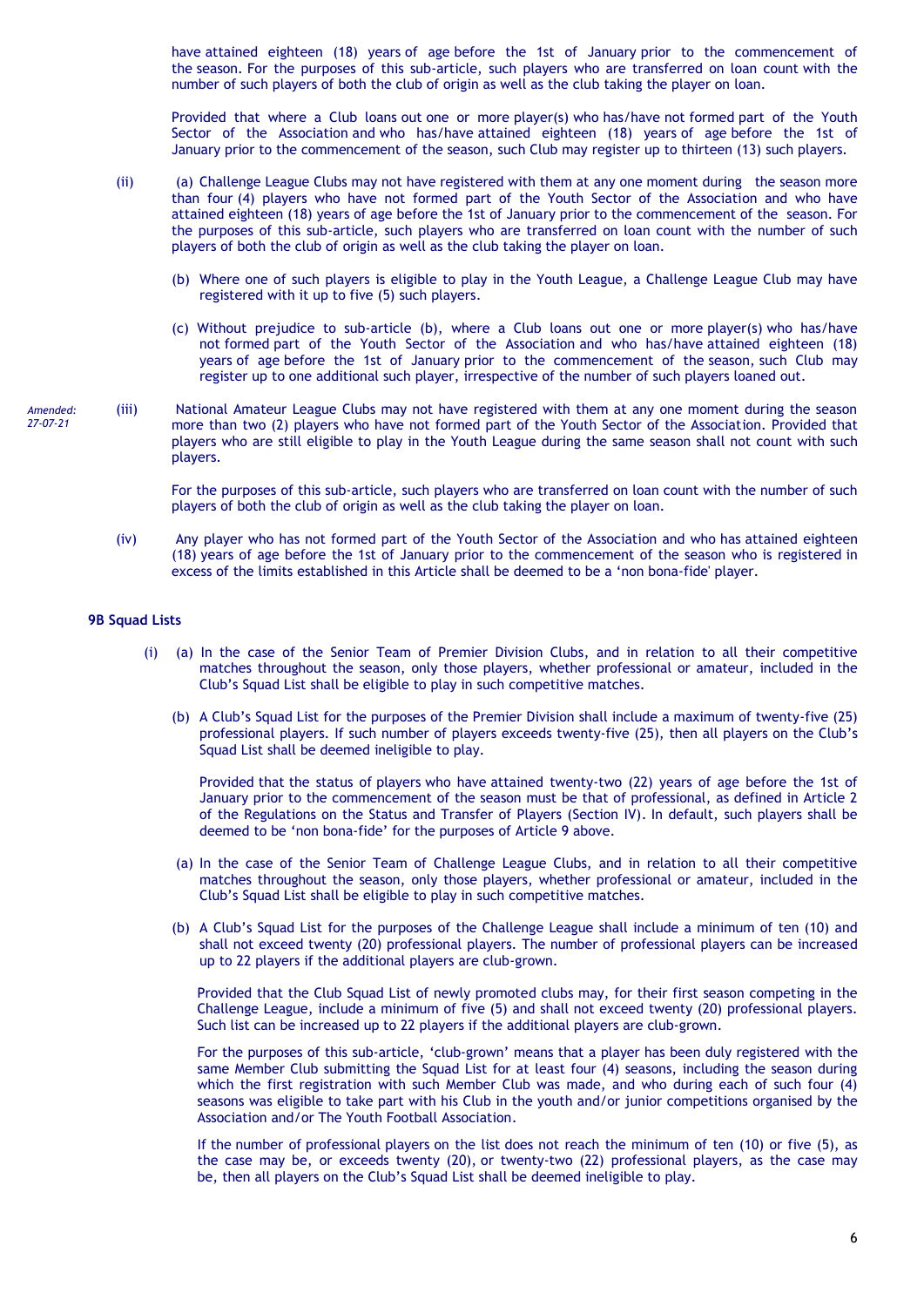(ii) In the case of the Senior Team of National Amateur League Clubs, and in relation to all their competitive matches throughout the season, only those players included in the Club's Squad List shall be eligible to play in such competitive matches.

A Club Squad list shall be submitted in the form prescribed by the General Secretary by not later than the first competitive match of the season. In relation to professional players, without prejudice to subarticles 9A, 9B(i)(b) and 9B(ii)(b) above, and provided that the limitations therein are observed, the list can be amended until five (5) working days following the end of the summer transfer window. It can be amended again during the month of January and by not later than five (5) working days following the end of the January transfer window.

Provided that, without prejudice to sub-articles 9A, 9B(i)(b) and 9B(ii)(b) above, and provided that the limitations therein are observed, clubs may add players beyond five (5) working days following the end of the summer transfer window or the January transfer window, as the case may be, only in the following cases:

- (a) where the registration of a player requires an international transfer certificate which, despite having been requested in time, is received by the Association later than such deadline, as envisaged in Art 2.1.6 of the Regulations on the Status and Transfer of Players (Section IV);
- (b) where a club registers an out-of-contract professional player;
- (c) to add or remove amateur players who have formed part of the Youth Sector of the Association.

### **10. Proof of Qualification**

(i) If the Executive Board has any doubt as to the qualification of any player who has taken part in a competition, or as to the qualification of a player who is going to take part in a competition, or as to whether such player is an amateur or a professional player, it shall have the power to call upon such player and/or the Club for which he has played or for the Club with which he is registered to play, to prove that such a player was or is qualified to take part in a competition and/or that the real status of such player conforms to the status which appears in his registration.

In such an investigation, the burden of proving the player's qualification and/or that the player's status conforms to that shown in the player's registration shall rest with the Club and the player.

- (ii) If it is found out that a player who has taken part in a competition was not qualified to take part, both the Club and the player shall be sanctioned by the Control and Disciplinary Board of the Association in accordance with the rules and regulations of the Association notwithstanding that the Club may have already been penalised with loss of points in connection with a competitive match due to the non-eligibility of such a player to take part but only in case that such player and/or Club would not have already been sanctioned by the Protests Board of the Association.
- (iii) If it is found out that a player is not qualified to take part in a competition, such player shall be officially declared by the Executive Board as a "non bona fide player" and shall be disqualified from taking part in such competition.
- (iv) If it is found out that the real status of a player does not conform with the status which appears in his registration, both the Club and the player shall be sanctioned by the Control and Disciplinary Board of the Association in accordance with the rules and regulations of the Association.
- (v) The failure on the part of the Association to conduct any inquiry as mentioned in para. (i) above, shall not prejudice any question relating to the qualification and/or the status of a player.

### **11. Disqualification**

- (i) The competent bodies of the Association have the power to disqualify from any competition any player who is found guilty of a breach of any of the Rules of the Association.
- (ii) The Executive Board or the other competent bodies of the Association have the power to disqualify from any competition any Club who is found guilty of a breach of any of the Rules of the Association.

# **12. Clubs to play all Competitive Matches**

- (i) Every Club must play all its competitive matches unless expelled, disqualified or suspended by the Executive Board or by another competent body of the Association.
- (ii) During a competitive match, each team must be accompanied by an approved Committee Member of the team of such Club. Furthermore, such Committee Member must effectively stay on the Reserves' Bench throughout the whole duration of the match. Failure to abide by this rule shall be considered as an offence and shall be dealt with as the Executive Board may deem fit.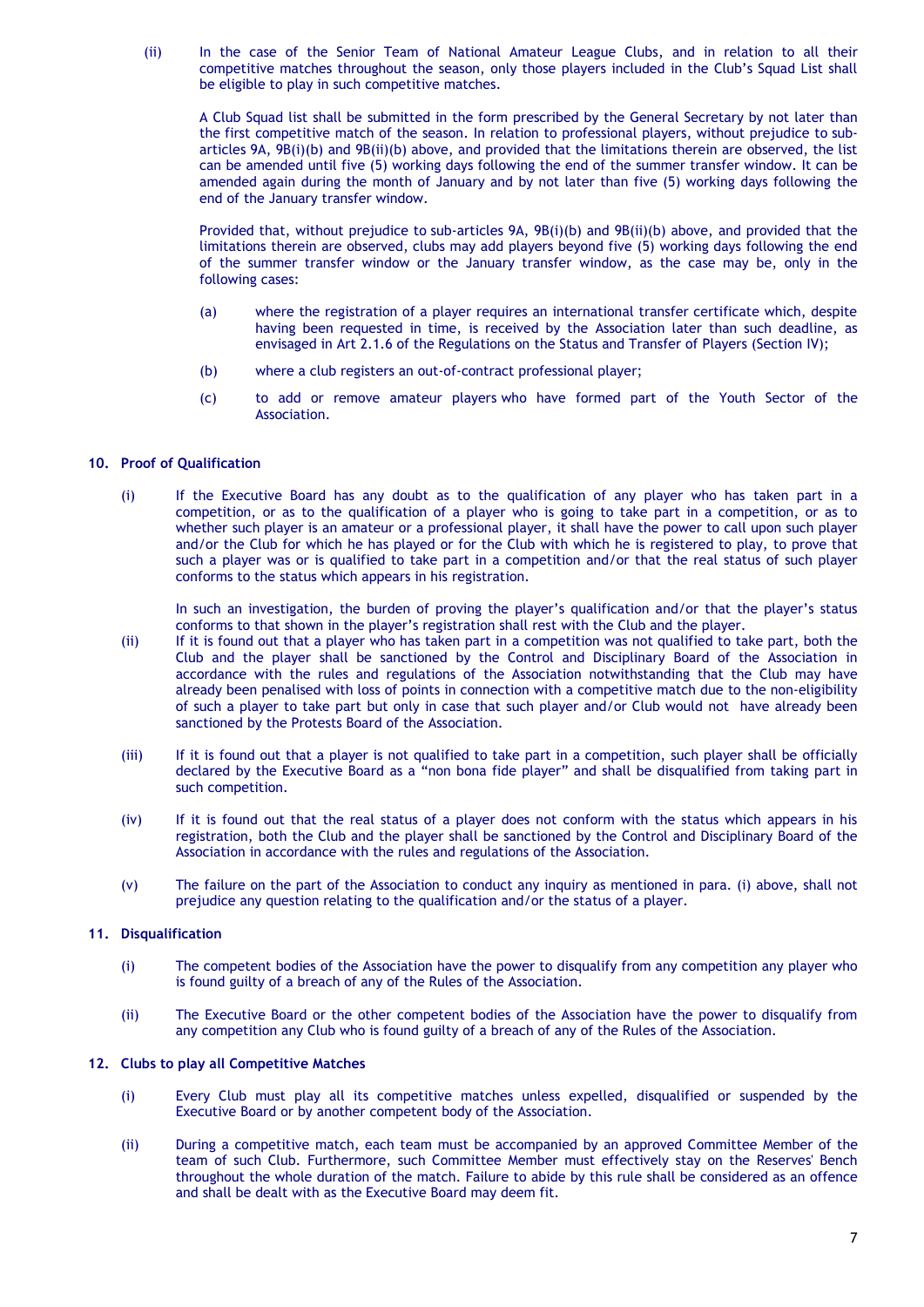# **13. Clubs must play at Full Strength**

- (i) Every Club shall play all its competitive matches at its full strength, unless a just and grave cause impedes it from so doing.
- (ii) If a Club fails to give a satisfactory explanation for not playing at full strength when called upon by the Executive Board to account for such a matter, the Executive Board shall refer such matter to the Control and Disciplinary Board of the Association to deal with such club in accordance with the rules and regulations of the Association.
- (iii) The Executive Board shall not give its permission to a team of a Club to go abroad if, during the period of the team's stay abroad, the team is involved or may likely be involved in a local competitive match.

### **14. Top Friendly Matches which interfere with Competitive Matches**

*Amended: 07-07-20*

First Teams of Clubs taking part in the Premier Division and the Challenge League of the National League of the Association shall not play friendly matches in any stadium/ground open to the public, whether on payment or not, on the afternoon of days fixed for competitive matches of any of the competitions of the Association and home international competitive matches at Senior, Youth or Club level.

### **15. Unplayed and/or Discontinued Competitive Matches**

- (i) If a Club fails to play any match in a competition or if a competitive match, after it has started, cannot be continued either because the number of players in any one team falls below the required minimum number of players or because one of the teams either abandons the field of play or, after the half-time interval, fails to take the fled o play, the Club of such team shall:
	- (a) be considered to have lost the match and the other Club shall be considered to have won the match if it has no fault for the match not having been played; and

*Amended: 07-07-20*

- (b) incur a minimum fine, as follows:
	- (i) First Team Proper: Premier Division - Two thousand euro (€2000) Challenge League  $\cdot$  One thousand euro (€1000)<br>National Amateur League - Five hundred euro (€500) National Amateur League -<br>Five hundred extension the hundred euro (ii) Reserves Team One hundred euro  $(E100)$ (iii) Under 21 Team  $\qquad \qquad$  - One hundred euro ( $\epsilon$ 100) (iv) Youth Team  $-$  Fifty euro ( $\epsilon$ 50) (v) Women's Team  $-$  Fifty euro ( $\epsilon$ 50) (vi) Other Competitions  $-$  Fifty euro ( $\epsilon$ 50)
- (c) be held responsible for all expenses, damages and losses; and
- (d) be further dealt with by the Control and Disciplinary Board of the Association in accordance with the rules and regulations of the Association. If in the opinion of the Control and Disciplinary Board of the Association an unplayed or discontinued fixture may damage the interests of a third party Club, the Control and Disciplinary Board of the Association, in dealing with the Club/s for such an unplayed fixture, shall consider this factor as a major aggravating circumstance.
- (ii) (a) If a team fails to play two (2) matches in the same competition run on a league basis, such team may be removed from that competition.
	- (b) In such a case the Club of the team shall be penalized with a minimum fine which shall correspond to the minimum fine which a team incurs for an unplayed fixture multiplied by the number of remaining matches of such team in that competition. Furthermore, such Club shall lose its right to any sponsorship money attached to the competition concerned.
- (iii) (a) If in the opinion of the referee a match cannot be played or is abandoned due to inclement weather or due to lack of light, the decision of the referee, in so far as that match itself is concerned, shall be final.
	- (b) When a match is played on natural grass, in the case of inclement weather, the referee's decision that a match may be played shall be subject to the decision of the Stadium Manager.
	- (c) When the match is played under artificial light and a power failure or any other defect in the lighting system occurs, the referee alone shall decide what amount of time he must wait to see whether the power may be restored or the defect corrected so that he may be able to have the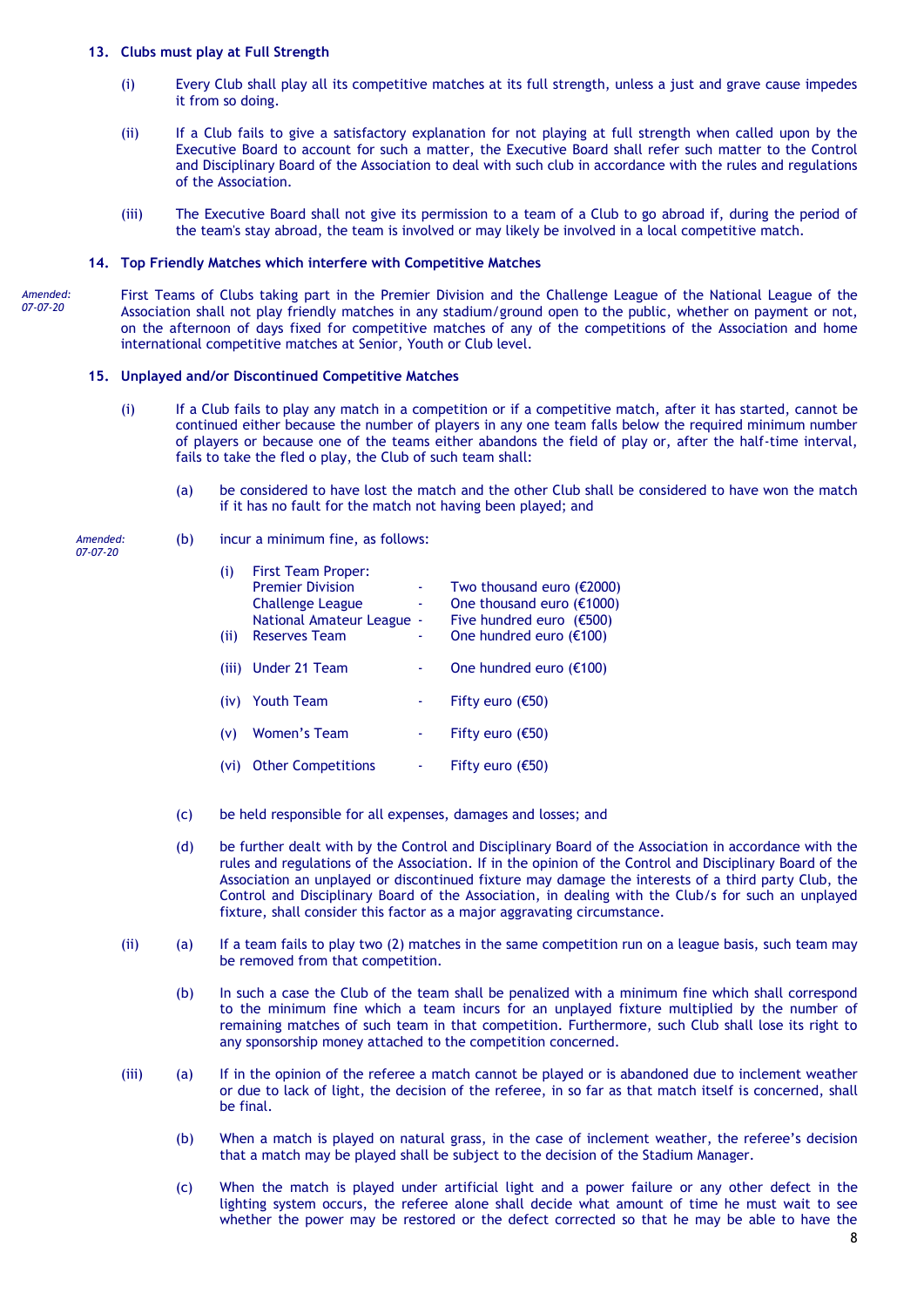match played or resumed. However, before deciding that the match cannot be played or resumed, the referee shall consult the Stadium Manager and the Match Inspector, if one had been appointed for that match, to take their opinion into consideration.

(iv) If a competitive match cannot be played or falls short of its stipulated duration due to circumstances which are not attributable to any of the clubs concerned the match shall be played on another date.

Provided that when the match is played on such other date, the match shall resume from the point in time of the match in which the match was abandoned or discontinued, and the remaining match time must be played.

In such a circumstance the following shall apply:

- (a) The Official Match Report Form may contain any of the eligible players who are duly registered with the club of the two participating teams when the match was abandoned or discontinued, irrespective of whether they were actually on the Official Match Report Form for the abandoned or discontinued match, with the exception of players substituted or sent off during the abandoned or discontinued match as well as players suspended for the abandoned or discontinued match;
- (b) The players who were in play at the time the match was abandoned or discontinued may not be included on the Official Match Report Form as substitutes when the match is resumed;
- (c) Any sanctions imposed before the match was abandoned or discontinued remain valid for the remainder of the match;
- (d) Single yellow cards imposed before the match was abandoned or discontinued are not carried forward to any other matches before the abandoned or discontinued match is completed;
- (e) Players sent off during the abandoned match cannot be replaced and the number of players in the starting line-up remains as it was when the match was abandoned or discontinued;
- (f) Players who were suspended following a match played after the abandoned or discontinued match in question can be included on the Official Match Report Form, unless such players were suspended for a period of time;
- (g) The teams can make only the number of substitutions to which they were still entitled when the match was abandoned or discontinued;
- (h) The match must restart on the same spot where the abandoned or discontinued match action occurred (ex. free-kick, throw-in, goal kick, corner kick, penalty, etc.). If the match was stopped during the normal flow of the game, a dropped ball on the spot where it was abandoned or discontinued shall be used to restart.
- (v) In the case of abandoned or discontinued matches, and such matches have not been abandoned or discontinued due to inclement weather or due to lack of light, any such match shall not count for the purpose of gaining any advantage from such a match, such as goals scored or points gained, unless the competent bodies of the Association declare such match valid and the result of the match at the time of abandonment or discontinuation is to stand. Furthermore, in the case of played matches subsequently declared null and void by the competent authorities of the Association, any such match shall not count for the purpose of gaining any advantage from such match, such as goals scored or points gained provided that such match had been played during the same season during which such a decision was taken.

# **16. Decisions to Play Postponed Matches and to Replay Matches**

If a competitive match is postponed and it is decided that it must be played or in the case that a match is decided to be replayed in consequence of a breach of rules, the defaulting Club shall not receive any share of the proceeds of the replayed match without the authorisation of the Executive Board.

The Executive Board shall give such an authorisation only in special circumstances. If consent is not given, the share due to such Club shall devolve to the Association.

### **17. Belated or Non-Commencement of a Match**

(i) In the case that a team, without sufficient reason to the satisfaction of the Control and Disciplinary Board of the Association fails to turn up on the field of play at the appointed time of the match, but the match is nevertheless played, or fails, after the half-time interval, to turn up on the filed of play on time as stipulated in the Laws of the Game and/or in the particular rules of the competition concerned, but the match is nevertheless continued, or without sufficient reason to the satisfaction of the Control and Disciplinary Board of the Association, in any other manner such team, either causes the delay of the start of the match at the appointed time of the match or causes the delay of the second half of the match on time as stipulated in the Laws of the Game and/or in the particular rules of the competition concerned, its Club shall be liable to a fine as follows: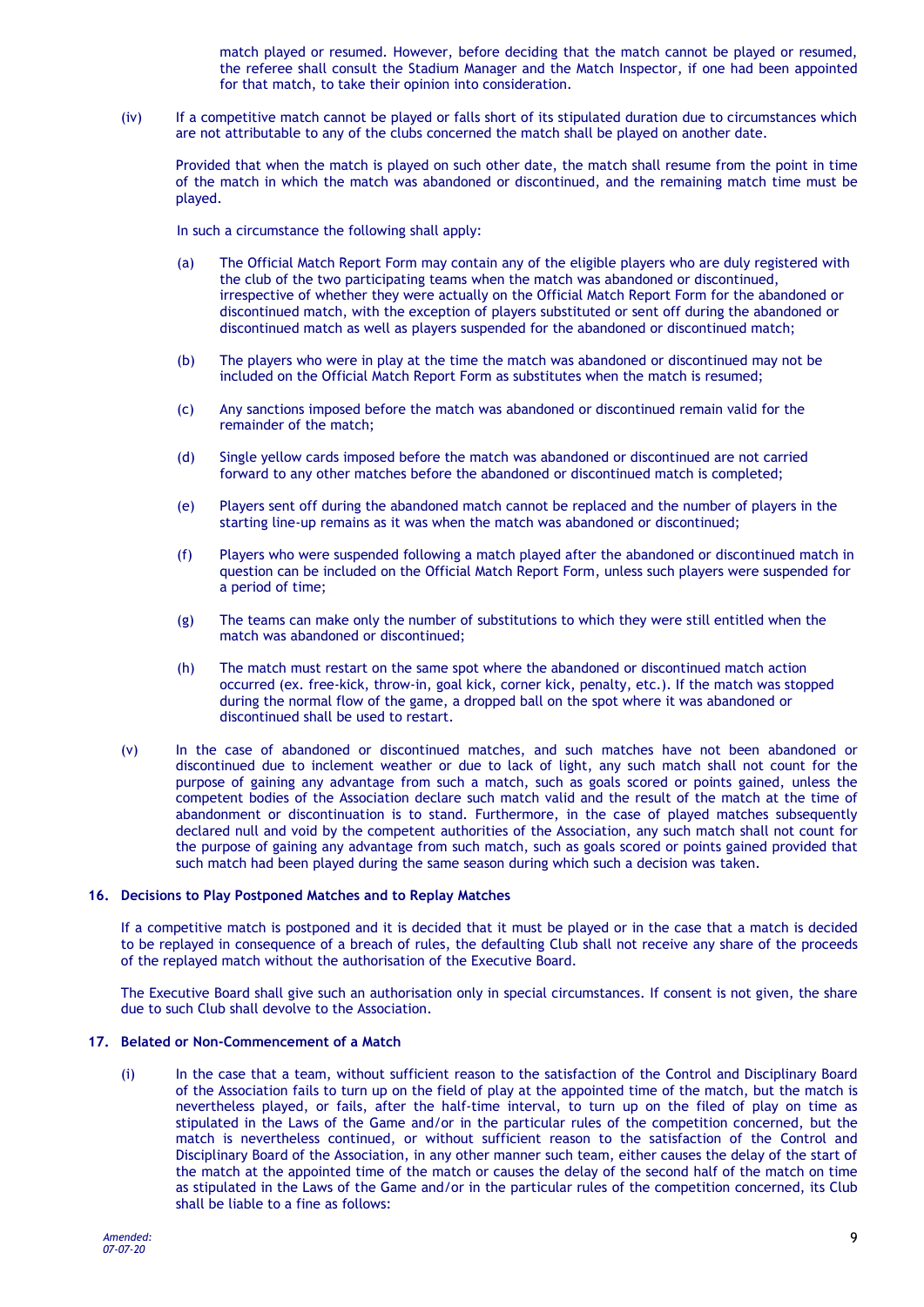| (a) | In the case of the first team of a:<br><b>Premier Division Club</b> |        | - a minimum of fifty euro ( $\epsilon$ 50) and a maximum of two hundred<br>euro $(\epsilon 200)$ ;   |  |  |
|-----|---------------------------------------------------------------------|--------|------------------------------------------------------------------------------------------------------|--|--|
|     | Challenge League Club                                               |        | - a minimum of fifty euro ( $\epsilon$ 50) and a maximum of one hundred<br>and fifty euro $(£150)$ ; |  |  |
|     | National Amateur League Club                                        |        | - a minimum of fifty euro ( $\epsilon$ 50) and a maximum of one hundred<br>euro $(\epsilon$ 100);    |  |  |
| (b) | In the case of any other team                                       | $\sim$ | minimum of twenty-five euro ( $\epsilon$ 25) and a maximum of fifty<br>euro $(650)$ .                |  |  |

While imposing a fine, the Control and Disciplinary Board of the Association shall take into consideration the amount of time that had lapsed from the appointed time of the match, or the start of the second half of extra-time, whichever is the case.

Furthermore, in the case of a live broadcast of a match, the Club shall be liable to pay those damages which the Association may incur due to such delay.

- (ii) (a) If on the lapse of ten (10) minutes from the official scheduled kick-off time of the match or, if on the lapse of ten (10) minutes of the expiry of the half-time interval of fifteen (15) minutes, one or both teams fail to turn up on the field of play ready to start or continue the match, as the case may be, or in the case that although both teams are on the field of play but in the opinion of the referee the match cannot start or re-start after the half-time interval due to a cause attributable to one or to both teams, the referee shall abandon the match and shall forward a detailed written report forthwith to the General Secretary of the Association.
	- (b) The referee is the sole arbiter to decide as to whether the ten (10) minutes from the official appointed time have elapsed. His decision shall be final.
	- (c) If both teams are present on the field of play and, although one or both teams is/are of the opinion that the match should not be played, the referee still decides that the match shall be played, both teams shall be obliged to play. However, if one or both teams deems that the match should not have commenced, it/they shall have the right to inform the referee and the opposing team in writing that it/they was/were playing the match under protest, stating the reason or reasons. The referee shall forward such protest together with the Official Match Report.
	- (d) If a team plays a match under protest and such team loses the match or the match ends in a draw, the Protests Board of the Association may award a win to such team or it may order a replay if in its opinion the match should not have been played. If the Protests Board decides to award a win to the protesting team the provisions of Rule (i) (a) above shall apply to the other team. Any decision of the Protests Board shall be final and binding.

#### **18. Official Match Report Form** (i) (a) In the case of a match of the first team of a Club, the Clubs taking part in the match are fill in the official Report Form. Except where provided otherwise, such Match Report Form shall be submitted online in a manner defined by the General Secretariat of the Association. *Amended: 03-08-18 17-10-19*

- (b) Besides the name and surname and the number of the players and of the other authorised persons entitled to sit on the Reserves' Bench, all the other information required in the official Report Form must be correctly indicated on the Report Form. Furthermore, the Report Form shall be validated and submitted by the authorised club official. However, should the other information in the official Report Form, at the exclusion of the name and surname of the player, be incorrect or incomplete, but such player is still clearly identified as being the actual player appearing on the form, then such player shall not be deemed to be ineligible to play.
- (c) The official Report Form shall be filled in a way as to indicate clearly who are the players starting the match and who are the reserved players.
- (d) The numbers on the official Report Form must correspond with the number shown on the jerseys worn by the players.
- (e) The responsible Official of the team must submit the Match Report Form and hand a printed copy to the referee of the match or to any of his assistants. In the case of the first team of a Club, this must be done at least sixty (60) minutes prior to the commencement of the match, and in the case of any other team, this must be done at least thirty (30) minutes before the commencement of the match.
- (ii) (a) After the Official Match Report Form has been submitted, no further changes may be made to the lists of players or to the lists of the other persons authorized to sit on the Reserves' Benches. However, if anything in the Form needs to be corrected, including the replacement of any player,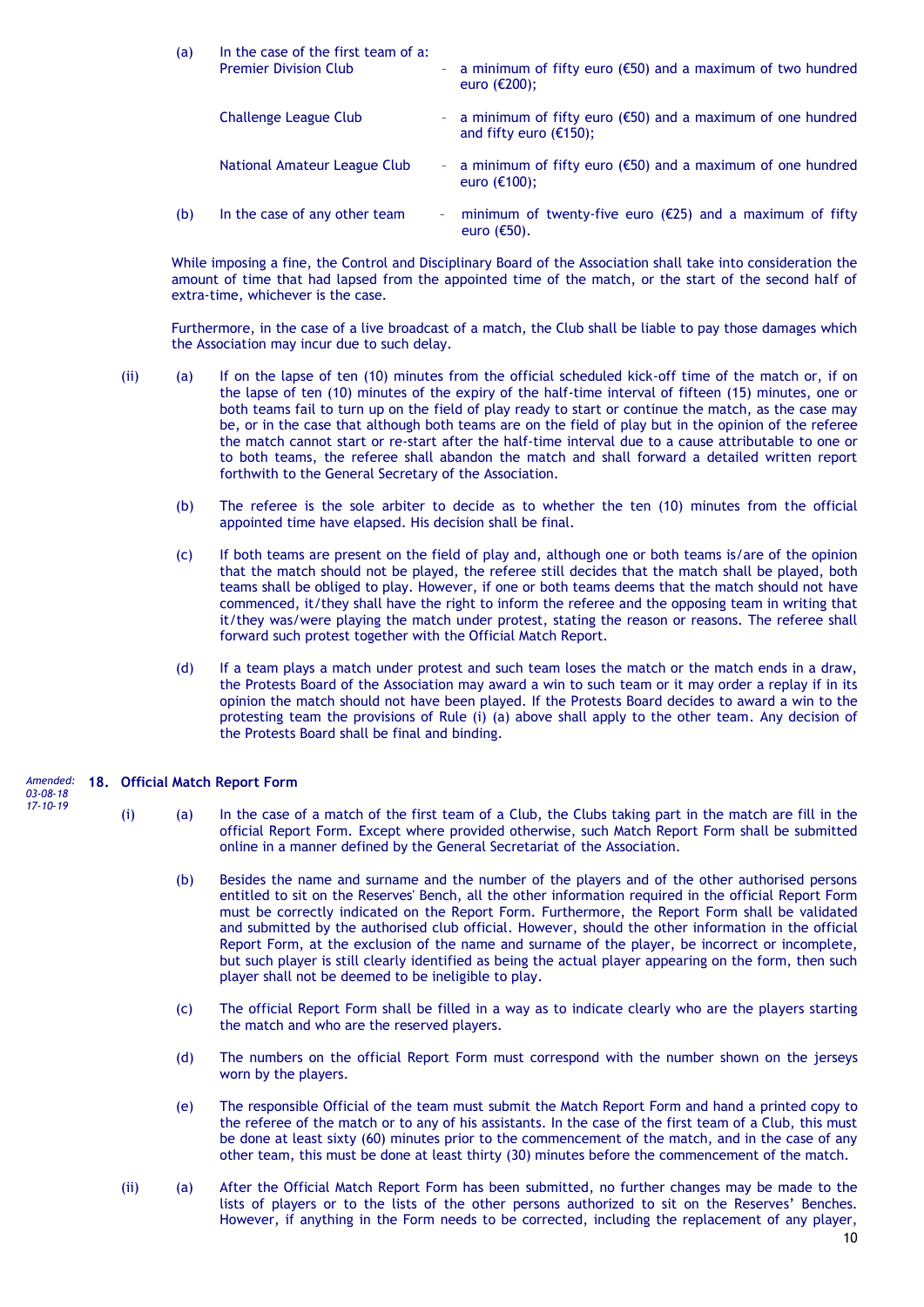this may only be done until the kick-off. Such a correction or change must be in writing and made in triplicate. These three copies must be signed by the Captain or Club Official of the Team making the change or correction and shall give them to the referee of the match. The referee shall sign all the three copies, shall keep the original to attach to the Official Match Report Form and shall give a copy to each of the Teams' Captains.

- (b) Notwithstanding the provisions of sub-clause (a) above, a player who prior to the start of the match has been indicated as one of the players on the Official Match Report Form and such a player is sent off by the referee prior to kick-off, such player may not be replaced either on the Official Match Report Form or in any in any other manner whatsoever. However, such a player may be substituted as long as he is replaced by one of the named substitutes on the Official Match Report Form. Such a substitution will not count as one of the allowed substitutions that may be made during the match. *Amended: 23-09-20*
	- (c) The referee has the authority to send off a player prior to kick-off as from the moment that he enters the field of play to start the match. This authority shall continue until the end of the match, including the half-time interval of the match, extra time and kicks from the penalty mark. Furthermore, as from the moment that the referee arrives in the precincts of the stadium until he leaves the precincts of the stadium, he has the duty to report to the Association any kind of incident which may come to his knowledge.
	- (iii) (a) Players, including substitute players, whose name does not appear on the Official Report Form or about whom written information has not been given to the Referee in terms of Rule 19 (ii) (a), shall be ineligible to play.
		- (b) A maximum of nine (9) substitute players may be included in the list mentioned in para. (i) (a) above.
			- (c) Clubs which, during a match, make use of players whose name does not appear on the list mentioned in para. (i) (a) above, even in the case that such Club has forfeited the points of a won or a drawn match due to the fact that such a player or players have been declared ineligible, shall be fined one hundred and twenty-five euro (125) for each such player.
			- (d) Clubs which, during a match, make use of players whose number does not correspond with the number indicated on the list shall be fined seventy-five euro (€75) for each such player.
			- (e) Clubs which contravene the provisions of para. (iii) (c) or (d) above shall be fined seventy-five euro (€75) for each player.
	- (iv) (a) Before, during or after a competitive match a Club shall not allow any person to enter those areas of the stadium or ground which are reserved for players unless such person is the Club's President or the Club's Representative on the Executive Board of the Association or unless such a person's particulars are fully and correctly indicated in the Official Match Report Form of that competitive match.
		- (b) During a competitive match a Club shall not allow any person to sit or stay in the vicinity of the Reserves' Bench unless such person's particulars are fully and correctly indicated in the Official Match Report Form of that competitive match.
		- (c) A Club shall not include in the Official Match Report Form of a competitive match any person who is serving a suspension inflicted by the Association or whose qualification to sit on the Reserves' Benches is not in accordance with the Rules of the Association.
		- (d) A Club which is found guilty of having committed an offence under paras (iv) (a) or (b) or (c) above shall be fined for every such person:

Two hundred and fifty euro (€250) in the case of a competitive match of the first team of the Club; and

Seventy-five euro (€75) in the case of a competitive match of any other team of the Club.

- (v) (a) In so far as authorised persons, except players, entitled to enter those areas of the stadium or ground which are reserved for players, and to sit on the Reserves' Benches are concerned, these shall be from amongst those whose name the Club would have sent to the General Secretary of the Association and who would have been approved to enter those areas of the stadium or ground which are reserved for players and to sit on the Reserves' Benches. However, a person who is registered as a player with the Association shall not be authorised to enter such areas and/or to sit on the Reserves' Benches except in his capacity as a player of the Club which is taking part in a competitive match or unless he is authorised by the Association to act as a coach of the team of the Club which is taking part in a competitive match. In the absence of the Club President, one of the Club's Vice-Presidents can access such restricted areas in his stead.
	- (b) The Executive Board shall establish the maximum number and the qualification which authorised persons must have to be entitled sit on the Reserves' Benches.

*Amended: 18-05-21*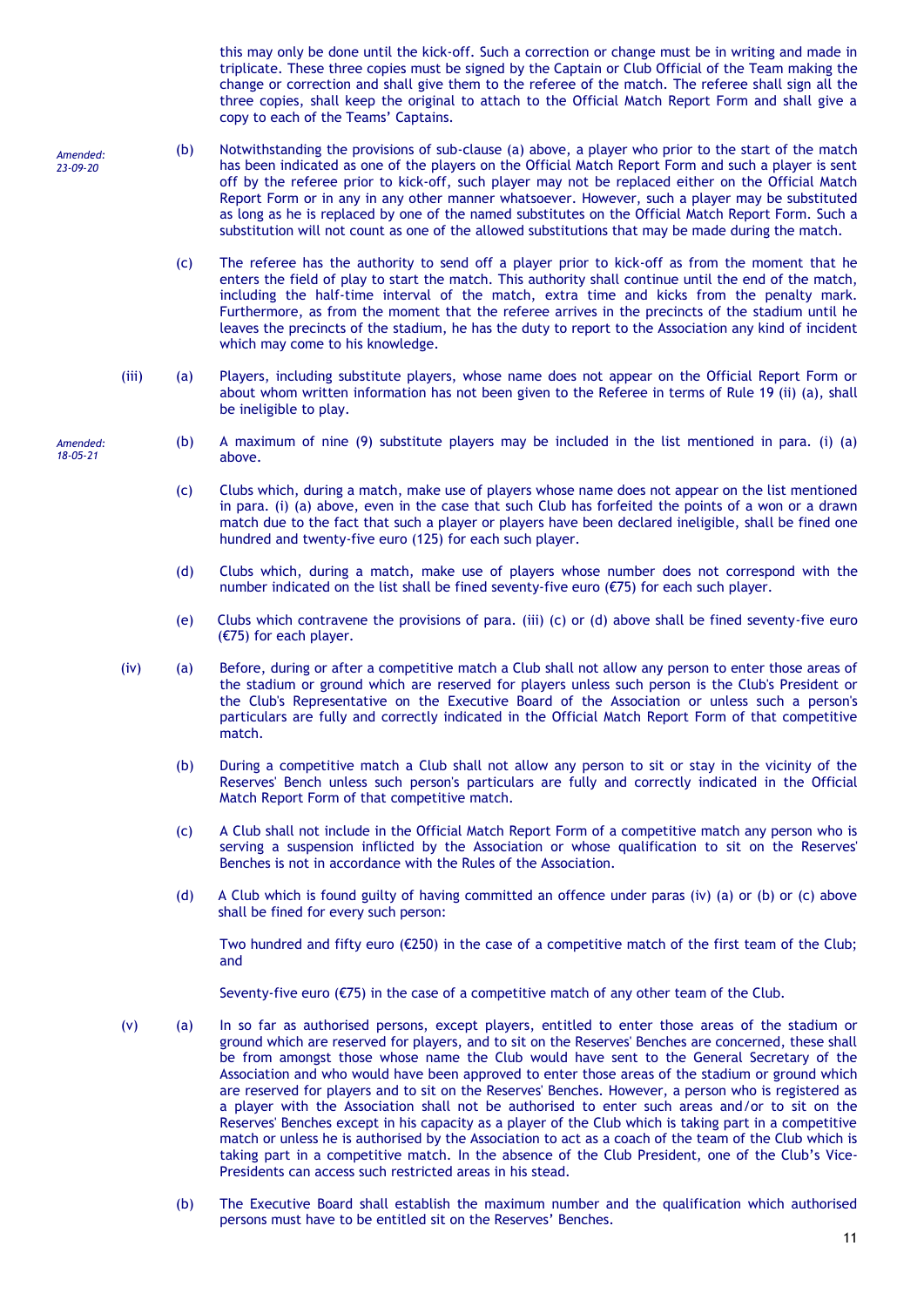- (c) A Person who is approved to sit on the Reserves' Benches and who is either suspended by any authority within the Association from exercising this function or who is condemned by a judicial authority from entering any football stadium, must return to the General Secretary of the Association any document which so authorises him. Any such documents must be returned within two (2) days of the decision even in the case that such person intends to appeal or has actually entered an appeal from any such decision. Failure to return such documents within the mentioned time limit shall be considered as an offence.
- (vi) (a) Unless the Executive Board decides otherwise, the Club Secretary must furthermore provide the Captain of the Team with a players' list in quadruplicate. The information in these lists must correspond with the information given in the official Report Form. These lists shall be handed to the Referee together with the official Report Form duly filled in and signed.
	- (b) The Referee shall immediately hand one copy of each list to the Captain of the opposing team and a copy to one of his assistant referees for handing to the representative of the Press. After the match, the Referee shall send a copy of each list to the General Secretary of the Association, together with the official Report Form of the match. The Referee shall keep the remaining copies for his perusal.
- (vii) Knowingly giving false information in an official Report Form of a match or in the other lists to be handed to the referee is considered as a very serious offence and the Club and any person who is found guilty of this offence shall be dealt with by the Control and Disciplinary Board of the Association in accordance with the rules and regulations of the Association.

# **19. Checking of Identity**

- (i) (a) Players mentioned in the official Report Form are obliged to have with them the M.F.A. Identity Card or the Government's Identity Card or a valid passport. Other authorised persons are obliged to have with them the M.F.A. Identity Card. In the case of the Management Committee Members of a Club, the M.F.A. Identity Card attesting their membership to the Management Committee of the Club concerned shall be used whilst in the case of other authorised persons the M.F.A. Identity Card authorising such persons to sit on the Reserves' Benches for that Club shall be used.
	- (b) The Captain of a Team shall have the right to ask the Referee to check the identity of the players of the opposing team. In such a case the referee shall be assisted by his assistant referees.
	- (c) The referee shall have the right to check the identity of any or all players mentioned in the official Report Form.

Identification of players may be made through

- (a) the M.F.A. Identity Card; or<br>(b) the Government Identity Ca
- the Government Identity Card; or
- (c) a valid Passport; or
- (d) personal acquaintance.
- (ii) (a) The Referee must check the identity and the qualification of all authorised persons who have been indicated on the Official Match Report Form. For this purpose the Referee may be assisted by the Assistant Referees and/or Fourth Official. Such identification shall be made through the M.F.A. Identity Card or through personal acquaintance. However, in the case that identification is made through personal acquaintance, the referee must indicate this fact in the Official Match Report Form.
	- (b) If the Referee cannot ascertain the identity of any such person he shall exclude such person from sitting on the Reserves' Bench.
	- (c) If it results that a person who was allowed to be on the Reserves' Bench was not authorised to do so, such person shall be suspended from all football activities for a period of three (3) months and his Club shall be fined the sum of one hundred and twenty-five euro ( $E125$ ) for every such unauthorised person. However, if such person was serving a suspension which excludes him from sitting on the Reserves' Bench, he shall be suspended from all football activities for a period of one (1) year. If, when such suspension is inflicted, such person is still serving his original suspension, the new suspension will start to run on the day following that on which his original suspension expires.
- (iii) In the case where a player's identity could not be ascertained because he does not produce his M.F.A. Identity Card or the Government Identity Card or a valid passport, such player and his Club shall be fined seventy-five euro (€75) each.
- (iv) In the circumstances mentioned in para. (iii) above, in the case of a protest, complaint, charge or investigation, the burden of proof as to the identity of a player taking part in a match shall rest with the player and his Club.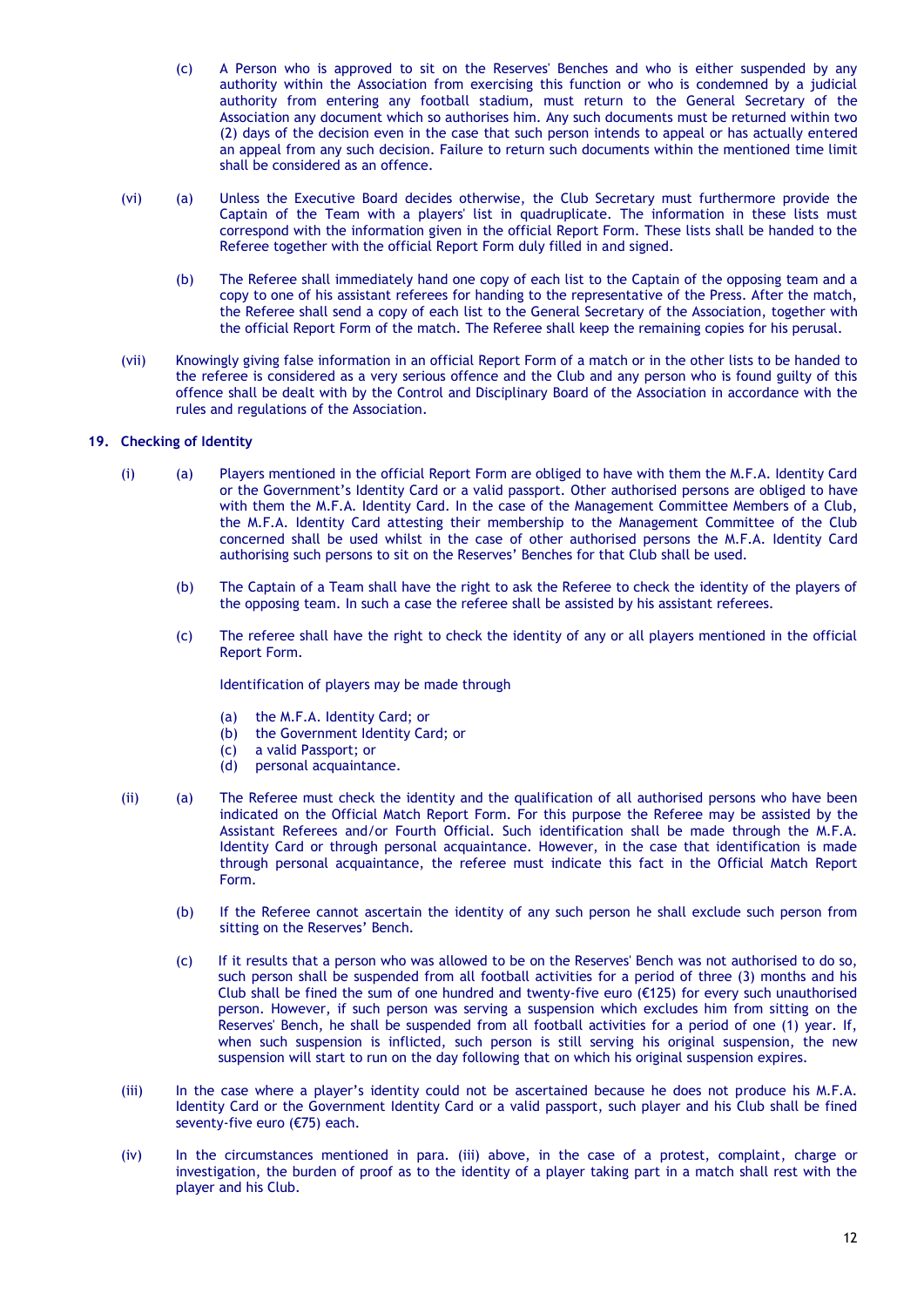### **20. Dress of Players and Other Authorised Persons on the Reserves' Benches**

- (i) No reserve players shall be admitted to sit on the Reserves' Benches unless they are wearing a football jersey and shorts and/or a tracksuit.
- (ii) The Referee shall exclude from the Reserves' Benches any of the other authorised persons if in his opinion they are not decently attired.
- (iii) If the circumstances so dictate, the referee may order both the players and the other authorised persons to wear attire which is different in colour from the colour of the jerseys used by the players of both teams.

### **21. Powers and Duties of the Referee in connection with Players and other Persons Authorised to Sit on the Reserves' Benches**

- (i) The Referee shall not allow a player to take part in a match both in the case that such a player is not included in the Official Match Report Form, except in the case that written notice about such a player has been given to the Referee in terms of Rule 19 (ii) (a), as well as in the case that a such player has been sent off by the Referee either prior to kick-off or during the match, including during the half-time. Furthermore, the Referee shall not allow any player or other person to sit on the Reserves' Benches or to station himself on the touch line where there are no Reserves' Benches, both in the case that such a player or other person is not included in the Official Match Report Form, except in the case that written notice about such player or other person has been given to the Referee in terms of Rule 19 (ii) (a), as well as in the case that such a player or other person has been sent off by the referee either prior to kick-off or during the match, including during half-time.
- (ii) The Referee is entitled not to start a match or to abandon the match if the match has started if more than seven (7) players from each team and more than the number fixed by the Executive Board of other authorised persons are sitting on the Reserves' Bench or are stationed on the touch line where there is no Reserves' Bench.
- (iii) The Referee is entitled not to start a match or to abandon the match if the match has started if he becomes aware that any player on the field of play or any other player or person sitting on the Reserves' Benches, or where there are no Reserves' Benches, who is staying on the touch line, is not included in the Official Match Report Form provided that he informs Captain of the Team concerned about this infringement and this notwithstanding such infringement persists. In case of doubt, the Referee shall check the identity of such persons by asking for the official Identity Card issued by the General Secretary of the Association or the government's Identity Card. In this duty, the Referee may ask the assistance of his assistant referees.
- (iv) The Referee shall make a report if no Committee Member or another authorized person as hereunder mentioned of the Club of a team taking part in the match fails to stay on the Reserves' Bench throughout the whole duration of a competitive match. In the case of competitive matches of Youth or Women's Competitions a person approved by the General Secretary of the Association may substitute a Committee Member on the Reserves' Bench. In such case, the person authorized by the General Secretary to sit on the Reserves' Bench shall for all intents and purposes be deemed to be a Committee Member for the purpose of such a match.

#### (v) (a) Where there is a Reserves' Bench, the reserve players and other authorised Persons shall remain seated on their bench throughout the whole of the match and must conduct themselves at all times in a responsible manner. *Amended: 23-02-21*

- (b) Notwithstanding the provisions of para. (a) above, where there is a technical area marked in accordance with the Laws of the Game, only one person at a time from amongst the persons designated as Head Coach or Assistant Coach have the authority to convey technical instructions to the players from the technical area.
- (c) In any other case when the need arises for any person to act otherwise, this may only be done with the permission of the Referee.
- (vi) (a) Where there are no Reserves' Benches, the authorised persons who may station themselves on the touch line, must in no way interfere with play and must conduct themselves at all times in a responsible manner. The referee's decision on this matter is final.
	- (b) Notwithstanding the provisions of para. (a) above, only one person from amongst the persons designated as Head Coach or Assistant Coach may may give technical instructions to the players from a distance of not less than one metre from the touch-line.
- (vi) Reserve players may, where it is possible, warm up outside the touchline, provided the Referee does not object and provided they do not interfere with play.

#### *Amended:* **22. Provision of Ball-Boys by Clubs during Competitive Matches** *28-09-17*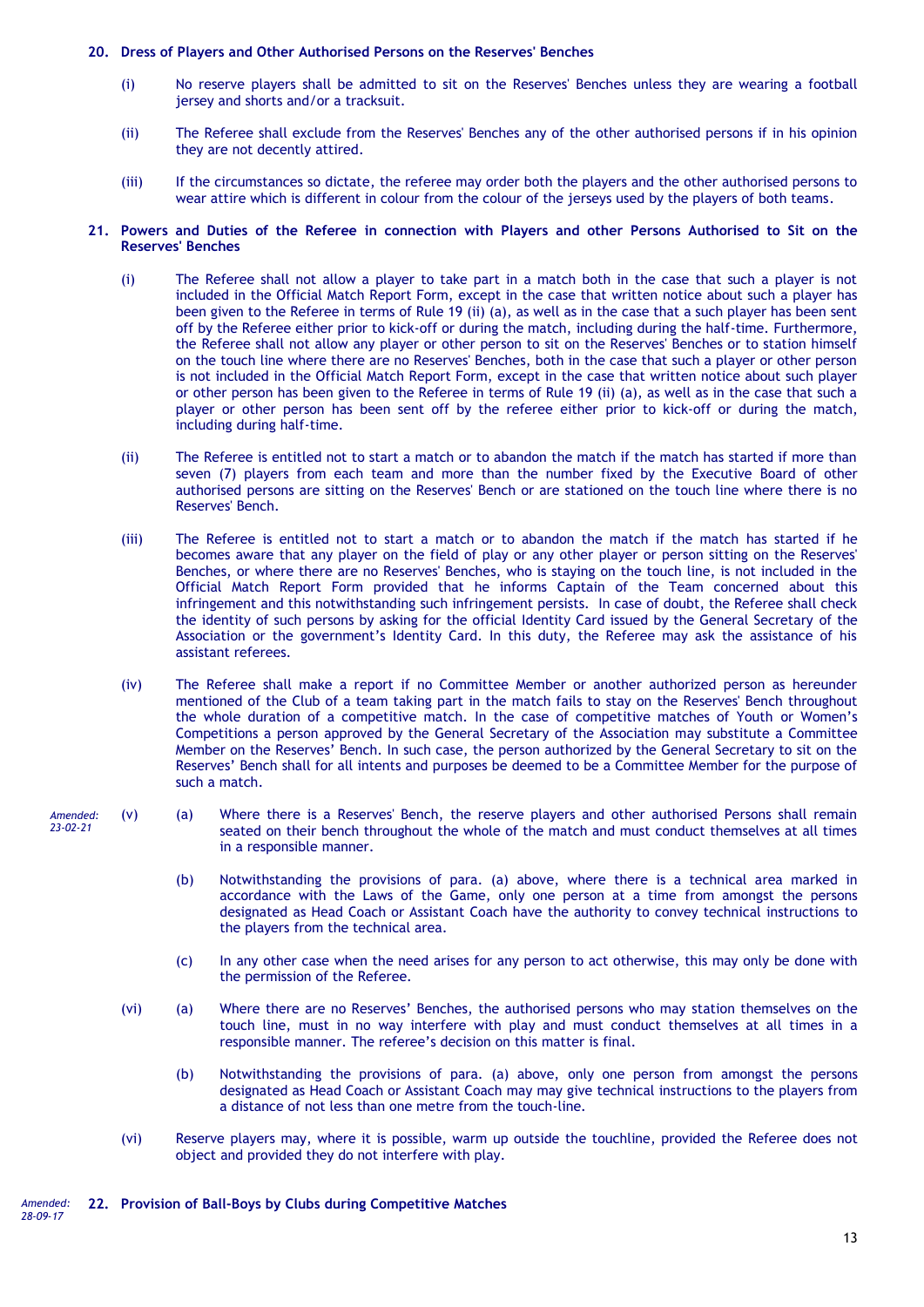- (i) Clubs are obliged to provide at their competitive matches such number of ball-boys as the Executive Board may decide in order that these will render their service during such matches. The Executive Board may also establish a fee to be paid for such service. This fee shall be deemed to be a match expense.
- (ii) Unless otherwise decided by the General Secretary of the Association, the Club which, in accordance with the official fixtures-list of competitive matches is deemed to be playing home, shall be obliged to provide the ball-boys. If the General Secretary decides otherwise, such decision shall be indicated in the official fixtures-list and/or by means of a separate letter addressed and sent to the Club at least one week before the match.
- (iii) The ball-boys must be between eight (8) and sixteen (16) years.
- (iv) The Club must also assign a leader to accompany the ball-boys on their duties. The leader must be at least eighteen (18) years old. The leader must be accredited by the Association and must show his accreditation as and when required by the Stadium Management and the Match Officials.
- (v) The leader must ensure that the ball-boys under his care are well instructed in their duties and about their correct and appropriate behaviour in the stadium.
- (vi) The Club must ensure that the ball-boys arrive at the stadium of the match at least thirty (30) minutes prior to the official scheduled kick-off time of the match.
- (vii) The leader shall be supplied by the Stadium Management with a number of balls for use during the match. After the match, the leader must return the balls to the Stadium Management. In the case that the leader returns less balls than the amount supplied to him/her, he/she must make a written report to the Stadium Management explaining the shortfall. In the case of lack of an appropriate explanation, the leader and the Club will be held responsible for the shortfall. Such a case shall be treated as a loss of the ball/s by the Club concerned.
- (viii) The leader must ensure that during the match the ball-boys are properly attired in a tracksuit of the same colour/s. The Stadium Management may supply the ball-boys with an overall to distinguish the colour/s of the tracksuits from the colour/s worn by the players.
- (ix) The leader must ensure that during the match the ball-boys are properly are stationed around the field of play to supply the players or the referee, as the case may be, with a ball when one is needed as quickly as possible. In so doing, the ball-boys must only supply one ball at a time. The leader must also ensure that during the match, the ball-boys act independently of their Club and that they behave correctly and appropriately at all times towards the Match Officials, the players, the spectators and any other person exercising a function during the match.
- (x) The Club providing the ball-boys and their leader shall be responsible for the correct and appropriate behaviour of the ball-boys as from the moment that these enter the stadium's restricted areas until they leave such areas as well as for their proper attire, service and correct and appropriate behaviour during the match.
- (xi) A Club which fails in its duty to provide ball-boys properly attired and/or a leader at all or fails to provide the required number of ball-boys in the proper age-limit or fails to provide the ball-boys and/or their leader on time shall be fined by the Control and Disciplinary Board of the Association between fifty euro (€50) and one hundred and twenty-five euro ( $\epsilon$  125) depending on the gravity of the case on the first instance during the season and between ninety (€90) and two hundred euro (€200) depending on the gravity of the case on each and every subsequent instance during the same season.
- (xii) A Club whose ball-boys fail to act correctly in their duties and/or otherwise fail to behave in a correct and appropriate manner shall be fined by the Control and Disciplinary Board of the Association a maximum of two hundred and fifty euro (€250) depending on the gravity of the case, whilst the leader shall either be suspended for a period of time or shall be definitely removed from acting as a leader of ball-boys depending on the gravity of the case.

### **23. Fair-Play Ceremony Prior to the Start of Competitive Matches**

- (i) Prior to the start of each competitive match organised by the Association a Fair Play Ceremony will be held.
- (ii) The Fair Play Ceremony will be held in accordance with those directives that the Executive Board may give from time to time. The Executive Board may give different directives for different categories of matches.
- (iii) A person, who fails to take part in the Fair Play Ceremony as stipulated in the directives, shall together with his Club be guilty of the offence of bringing the Game into disrepute. In such a case, besides those sanctions that may be meted out against the person concerned and his Club by the Control and Disciplinary Board of the Association in accordance with the rules and regulations of the Association, for the purpose of the Regulations for the Fair Play Awards And The Fair Play Trophies, the MFA Secretariat shall deduct five (5) points from the Club's tally.

# **24. Laws of the Game**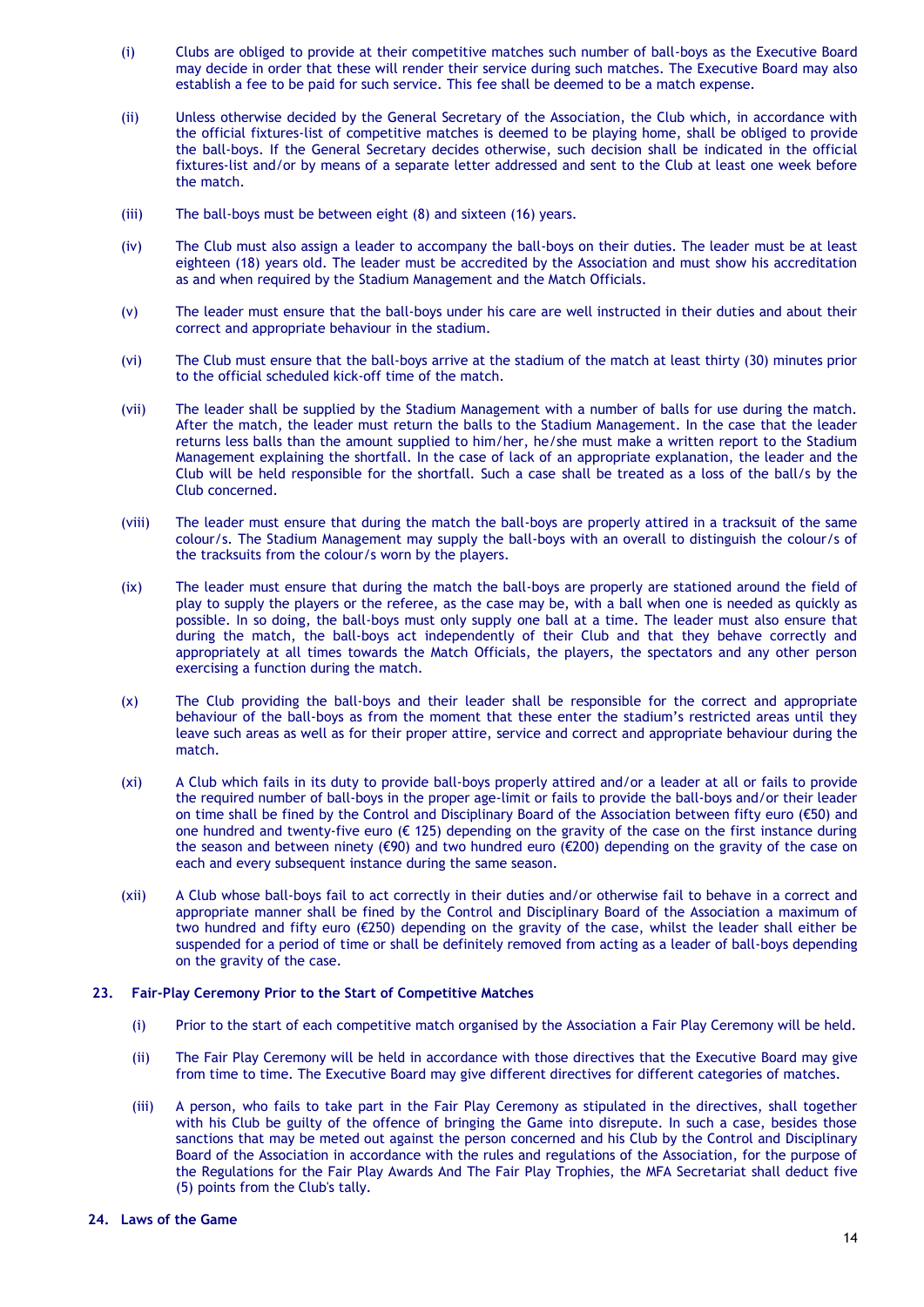- (i) All competitive matches shall be played in accordance with the Laws of the Game and the decisions of the International Football Association Board.
- (ii) When the Laws of the Game and/or the decisions of the International Football Association Board give discretion to a National Football Association to depart from such Laws or decisions, then these Competition Rules and, when these rules so permit, the particular rules of a competition, shall apply.

# **25. Decisions of the Referee**

- (i) Decisions of the Referee of a match on points of fact connected with the match shall be final and conclusive.
- (ii) A referee is not entitled to impede a player from taking part in a competitive match because, in his opinion, such player is ineligible to play either because he is not duly registered or because he is under a suspension to play.
- (iii) On any question of interpretation of the Competition Rules or of the Laws of the Game by the referee of a match, a protest may be lodged in accordance with the relevant provisions contained in the M.F.A. Statute. Matters concerning the Laws of the Game shall be deemed to be matters of a technical nature.

# **26. Clubs Responsible to provide adequate Balls**

- (i) (a) Except in the case of Premier Division League matches proper where the ball of the match is provided by the Association, each Club must provide the Referee with at least one ball which must be in accordance with the Laws of the Game.
	- (b) The Executive Board may determine that besides in Premier Division League matches the ball of the match is provided by the Association. Such decision shall be subject to the payment of the relative expenses by the Clubs concerned.
- (ii) Any Club which fails to provide adequate balls to the Referee shall incur a minimum fine of fifty euro (€50). In his report the referee must state clearly the reason/s why he considered the ball/s to be inadequate.
- (iii) If both Clubs in a competitive match fail to provide the Referee with adequate balls, the Referee shall not start the match and if the match has started but could not continue due to the lack of an adequate ball he shall abandon the match. In such a case, both Clubs shall be held responsible for the match not having been played or for the abandonment, as the case may be, shall be declared to have lost the match and shall be further dealt with in accordance with Rule 15 of these rules.

# **27. Number of Players**

- (i) A match shall be played by two (2) teams, each consisting of not more than eleven (11) players, including the goalkeeper, provided that the match shall not be played if less than nine (9) players, including the goalkeeper, in any one team are present on the field of play at the start of the match.
- (ii) The rule regarding the minimum number of players in para. (i) above does not necessarily apply to the Reserves League, the Under 21 League or to Youth leagues. The minimum number of players in a team in these competitions shall be in accordance with the particular rules of the competition concerned if different from the number mentioned in para. (i) above.
- (iii) The Referee shall abandon the match if in any one team there are fewer than seven (7) players who are taking part. Players who are temporarily absent from the field of play with the referee's permission shall be included in the minimum number of players required.
- (iv) One of the players in a team shall be named the Captain of the Team. The Captain must wear a distinguishing sign.

#### **28. Substitutes during a Match** *Amended: 03-08-18*

*07-07-20 10-09-20 18-05-21*

- Up to five of the substitutes listed on each team's match sheet may take part in the match. Exceptionally, a sixth substitute listed on the match sheet may take part in knockout matches exclusively during extra time. Each team may use a maximum of three stoppages in play to make substitutions (one additional stoppage in extra-time can be used). Substitutions made before the start of the match, during half-time, between the end of normal playing time and extra time, and at half-time during extra time do not reduce the number of stoppages in play that can be used. A player who has been substituted may take no further part in the match.
- (i) The manner in which a substitution takes place shall be in accordance with Law III of the Laws of the Game.
- (iv) Players substituting others must have different numbers from the other players in the team of the substituted players on the field of play and from those substituted.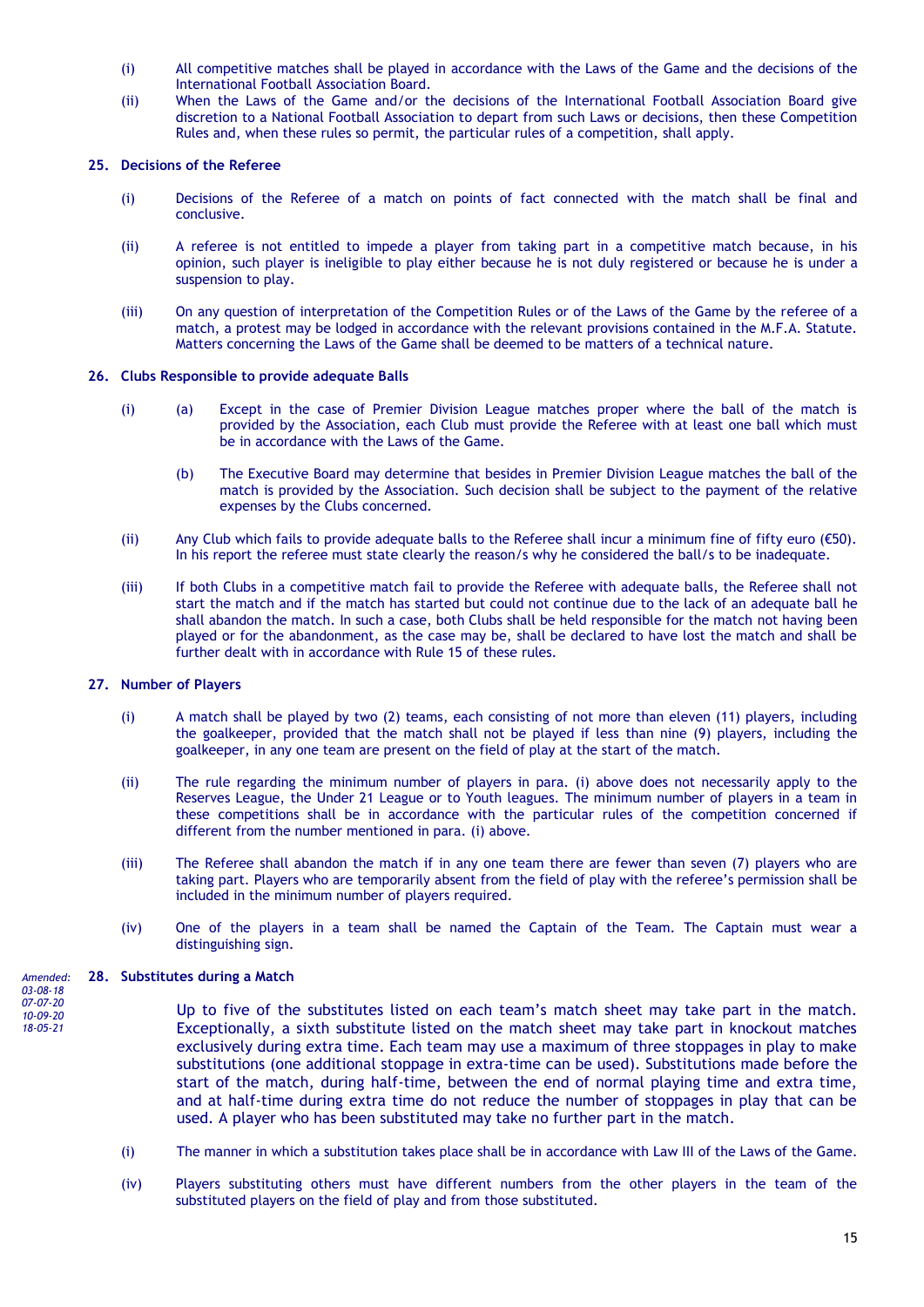### **29. Clubs' Colours and Players' Equipment**

- (i) (a) Before the first day in July, each Club shall register with the Secretariat of the Association two (2) totally different sets of colours for jerseys, shorts and stockings, which will be used by the Club for its teams' competitive matches during the season.
	- (b) The Association shall inform the Clubs concerned of the other Clubs' first and second set of colours of the equipment mentioned in sub-clause (a) above.
	- (c) Failure by a Club to inform the Association of the two different sets of colours of jerseys, shorts and stockings within the time-limit mentioned in sub-clause (a) above, shall render the Club liable for all the consequences if, in the opinion of the referee, the match cannot be played because of a clash of colours.
- (ii) When the colours of the two teams are alike or similar, the team of the Club which is mentioned first in the fixtures' list (home team), shall change colours so as not to clash with any colours as those normally worn by the opponents.
- (iii) When the colours of any team are predominantly black or dark blue and clash with the black colours to be used by the Match Officials, such team must change its colours.
- (iv) (a) The colour or colours of the jersey worn by the goalkeepers must be distinguishable from the colour or colours of the jerseys worn by the players of both teams.
	- (b) If the colour/s of the players' jerseys of any team or those of the goalkeeper's jersey clash with the colour of the jersey intended to be used by the referee and/or his assistants, the referee and/or his assistants must wear a jersey which is predominantly black or dark blue in colour.
- (v) All the players in a team, including the goalkeeper and the substituted players, must have different numbers on the back of the jerseys. These numbers must have a size of, at least, twenty-five centimeters (25 cm) and must be clearly visible to the Referee and his assistants, to the spectators and to the representatives of the media present for the match. Furthermore, in competitive matches in which the senior team of a Club takes part, the jersey worn by players and that worn by the goalkeeper, must have the same number which appears on the back of the jersey appearing also on the front of the jersey. Alternatively, the front of the shorts worn by a player and that worn by the goalkeeper must have the same number which appears on the back of the player's jersey or goalkeeper's jersey. In each case, the size of this number must be at least ten centimeters (10 cm). In particular, in the case that the players of a team use a striped jersey, the number at the back of the jersey must be placed on a plain patch and the colour of the number must be of a different colour from that of the patch.
- (vi) The basic compulsory equipment of a player shall consist of**:**
	- (a) A jersey or shirt with sleeves if undergarments are worn, the colour of the sleeve must be the same main colour as the sleeve of the jersey or shirt.
	- (b) Shorts if undershorts or tights are worn, they must be of the same main colour as the shorts.
	- (c) Stockings if tape or similar is applied externally it must be the same colour as that part of the stocking it is applied to.
	- (d) Shinguards and footwear.
- (vii) (a) Players shall not be allowed to take part in a match if they have earrings or ear-studs or if in the opinion of the referee they have on their person any other object (including objects worn for medical reasons) which may constitute a danger to themselves or to other players. Long finger-nails may be considered as constituting a danger to the player himself and/or the other players.
	- (b) When a match is to be played on an artificial grass surface, players shall not be allowed to take part if they are wearing footwear which does not consist of shoes which are adequate to the type of football turf in use. The Executive Board may issue mandatory directives in this regard.
- (viii) If the Referee, after having acted in accordance with the provisions of Law IV of the Laws of the Game, deems that due to the failure on the part of any on team or of both teams to comply with any of the provisions in paras. (ii), (iii), (iv), (v), (vi) and (vii) above, the match cannot take place or the match is abandoned, the defaulting Club/s shall be held responsible for the match not having been played or for having been abandoned. The defaulting Club shall be declared to have lost the match and the other Club shall be considered to have won the match if it has no fault for the match not having been played or for having been abandoned. The defaulting Club/s shall be further dealt with in accordance with Rule 15 of these Rules.
- $(ix)$  If a Club or player does not comply with the provisions in paras. (ii), (iii), (iv), (v), (vi) and (vii) above but the match is nevertheless played, the defaulting Club and in the case of an infringement of the provisions of paras. (vi) and (vii) any player in default, shall incur a maximum fine of seventy-five euro (€75) each for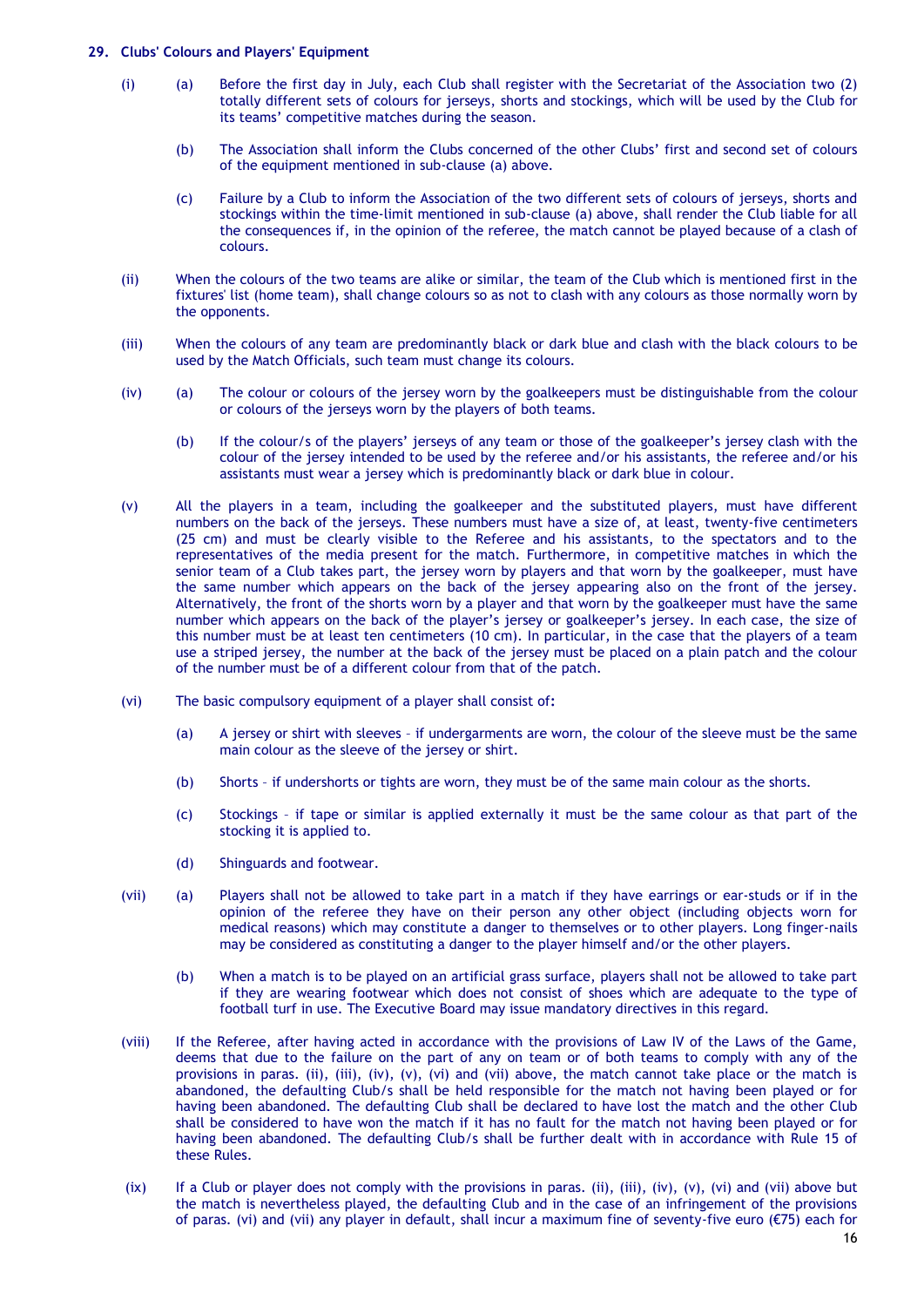each infringement.

(x) Players must not reveal undershirts which contain slogans or advertising. A player removing his jersey to reveal slogans or advertising will be cautioned.

# **30. Advertising on Players' Attire and Referees' Attire**

- (i) (a) The use of advertising on the players' jerseys is permitted provided that there are not more than two adverts on the front and not more than one advert on the back of the jersey, provided that each advert shall not exceed four hundred (400) square centimetres in area and provided that in the case of the advert on the back of the jersey the provisions of para. (iv) of rule 30 are complied with. Furthermore, players may also carry a small advert on one or both of the sleeves of their playing jersey, provided that all the jerseys of the same team are identical.
	- (b) Advertising is permitted only on the players' jerseys. It may not be worn on shorts, stockings and footwear.
	- (c) Before a Club may make use of advertising on its jerseys during competitive matches it must submit a sample jersey with the advertising to the General Secretary of the Association for his approval.
	- (d) If the General Secretary of the Association withholds his approval, the Club may refer the matter to the Executive Board for its decision.
- (ii) The use of the trade mark of the manufacturer of a maximum size of sixteen square centimeters  $(16cm^2)$ and the emblem of the Club on the players' jerseys during competitive matches is also permitted.
- (iii) (a) Referees and assistant referees may have on their equipment the manufacturer's trade mark of a maximum size of sixteen square centimeters  $(16cm^2)$ .
	- (b) Referees and assistant referees are not permitted to have any other advertising on their attire unless authorised by the Executive Board of the Association and only in strict accordance with the decision of the Executive Board.
- (iv) The Executive Board may authorise the use of other marks on players' attire.
- (v) Infringements of the above provisions shall be dealt with by the Control and Disciplinary Board of the Association in accordance with the rules and regulations of the Association except in the case of the match officials whilst in the case of the match officials infringements to this rule shall be dealt with by the Referees Board of the Association.

# **31. Duration of a Match**

- (i) Competitive matches shall be of ninety (90) minutes duration, forty-five (45) minutes each way. However, exception may be made in the case of the Reserves League, the Under 21 League, the Youth League and the Women's Football League in which case the duration may be of seventy (70) minutes, thirty-five (35) minutes each way.
- (ii) Where by the particular rules of a competition extra time needs to be played, the duration of extra time shall be thirty (30) minutes, fifteen (15) minutes each way. However, where the duration of normal time is seventy (70) minutes only, the duration of extra time shall be twenty (20) minutes, ten (10) minutes each way.
- (iii) The Referee is the sole judge of any allowance time to make up for lost time through accident or any other cause. The decision of the Referee on this matter is final and binding on everyone concerned and cannot be impugned in any way.
- (iv) In the case of competitive matches where there is a Fourth Official who has been provided with an electronic device to show the substitutions made during the match, the referee shall at the end of the normal time for each half indicate to the Fourth Official the amount of time he intends to add on to the normal time. The Fourth Official shall inform the spectators of such time by using the electronic device or fixed number/s. Between the time that the referee indicates the time he intends to add on and the time when the Fourth Official actually informs the spectators of such added time the referee may indicate to the Fourth Official a new time to be added on. The Fourth Official must show the latter time. In any case, this is only an administrative procedure in favour of the spectators and in the event that the referee and/or the Fourth Official fail to follow this procedure or if they follow this procedure in a wrong manner no protest may be lodged.

# **32. Cautions and Expulsions during a Competitive Match**

- (i) When during a competitive match the Referee decides to give an official caution to a player, he must do so by showing such player the "Yellow Card".
- (ii) When in a competitive match the Referee decides to send a player off the field of play, he must do so by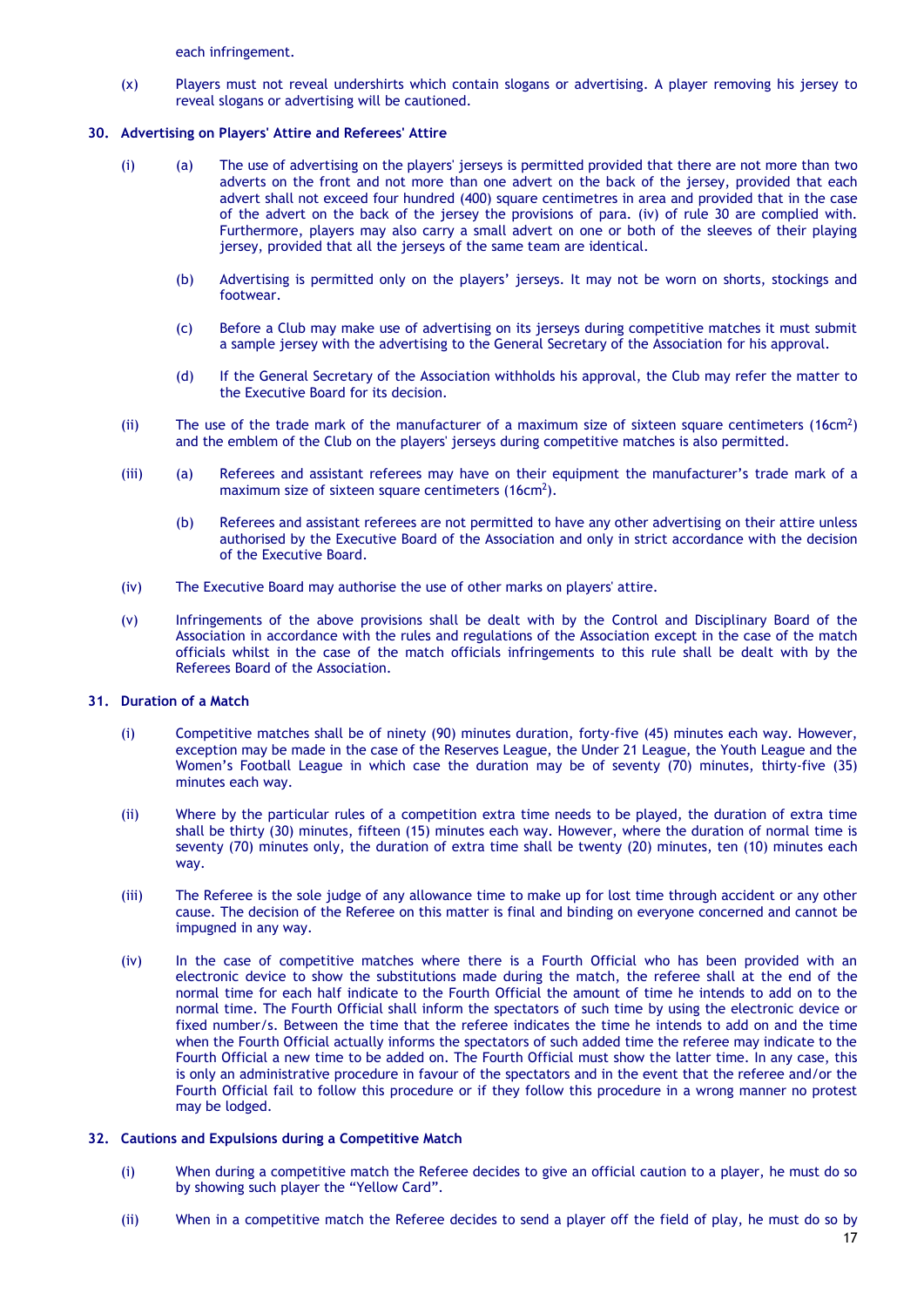showing such player the "Red Card".

- (iii) When in a competitive match the Referee decides to send a player off the field of play for a second cautionable offence, he must first show him the "Yellow Card" and immediately afterwards show him the "Red Card".
- (iv) When the Referee of a competitive match decides to give an official caution to a club Official whose name is written on the Official Match Report Form or decides to send off such an official from the precincts of the field of play, he must do so by showing such player the "Red Card" to such official.
- (v) (a) When a player or an official has been sent off the field of play by the Referee, such player or official must, without undue delay, go outside the precincts of the field of play, and may not return to the precincts of the field of play.
	- (b) If a player or an official fails to abide by the provision of sub-clause (a) above, he shall be guilty of an offence.
	- (c) If a player or an official who has been sent off the field of play for having committed an offence, and whilst going towards the outside of the precincts of the field of play or if he has remained within the precincts of the field of play or returns to the precincts of the field of play he commits another offence either on the field of play or within the precincts of the field of play, the penalty for such other offences shall be doubled.
- (vi) When the Referee sends off a player from the field of play or sends off a reserve player or a Club Official from the precincts of the field of play, the Referee shall be entitled not to re-start the match until such a player or official actually leaves the precincts of the field of play. If the Referee deems that such a player or official is refusing to leave the field of play or the precincts of the field of play without undue delay, he shall have the right to abandon the match after duly warning the Team Captain of such a player or official that he would abandon the match if such a player or official does not leave forthwith the field of play and/or the precincts of the field of play.

# **33. Taking of Kicks from the Penalty Mark**

Besides the playing of extra-time after the end of normal playing time to determine the winner of a match in the case that the rules governing the competition concerned provides for extra-time to be played, taking of kicks from the penalty mark is the only other obligatory method to determine the winning team in a match in the case that such match which is required to determine a winning team ends in a draw after normal playing time or extra-time, as the case may be.

Procedure of Taking of Kicks from the Penalty Mark:

- **(i) The referee chooses the goal at which the kicks will be taken.**
- (ii) The referee tosses a coin and the team whose captain wins the toss decides whether to take the first or the second kick.
- (iii) The referee keeps a record of the kicks being taken.
- (iv) Subject to the conditions explained below, both teams take five kicks.
- (v) The kicks are taken alternately by the teams.
- (vi) If, before both teams have taken five kicks, one has scored more goals than the other could score, even if it were to complete its five kicks, no more kicks are taken.
- (vii) If, after both teams have taken five kicks, both have scored the same number of goals, or have not scored any goals, kicks continue to be taken in the same order until one team has scored a goal more than the other from the same number of kicks.
- (viii) A goalkeeper who is injured while kicks are being taken from the penalty mark and is unable to continue as goalkeeper may be replaced by a named substitute provided his team has not used the maximum number of substitutes permitted under the competition rules.
- (ix) With the exception of the foregoing case, only players who are on the field of play at the end of the match, which includes extra time where appropriate, are eligible to take kicks from the penalty mark.
- (x) Each kick is taken by a different player and all eligible players must take a kick before any player can take a second kick.
- (xi) An eligible player may change places with the goalkeeper at any time when kicks from the penalty mark are being taken.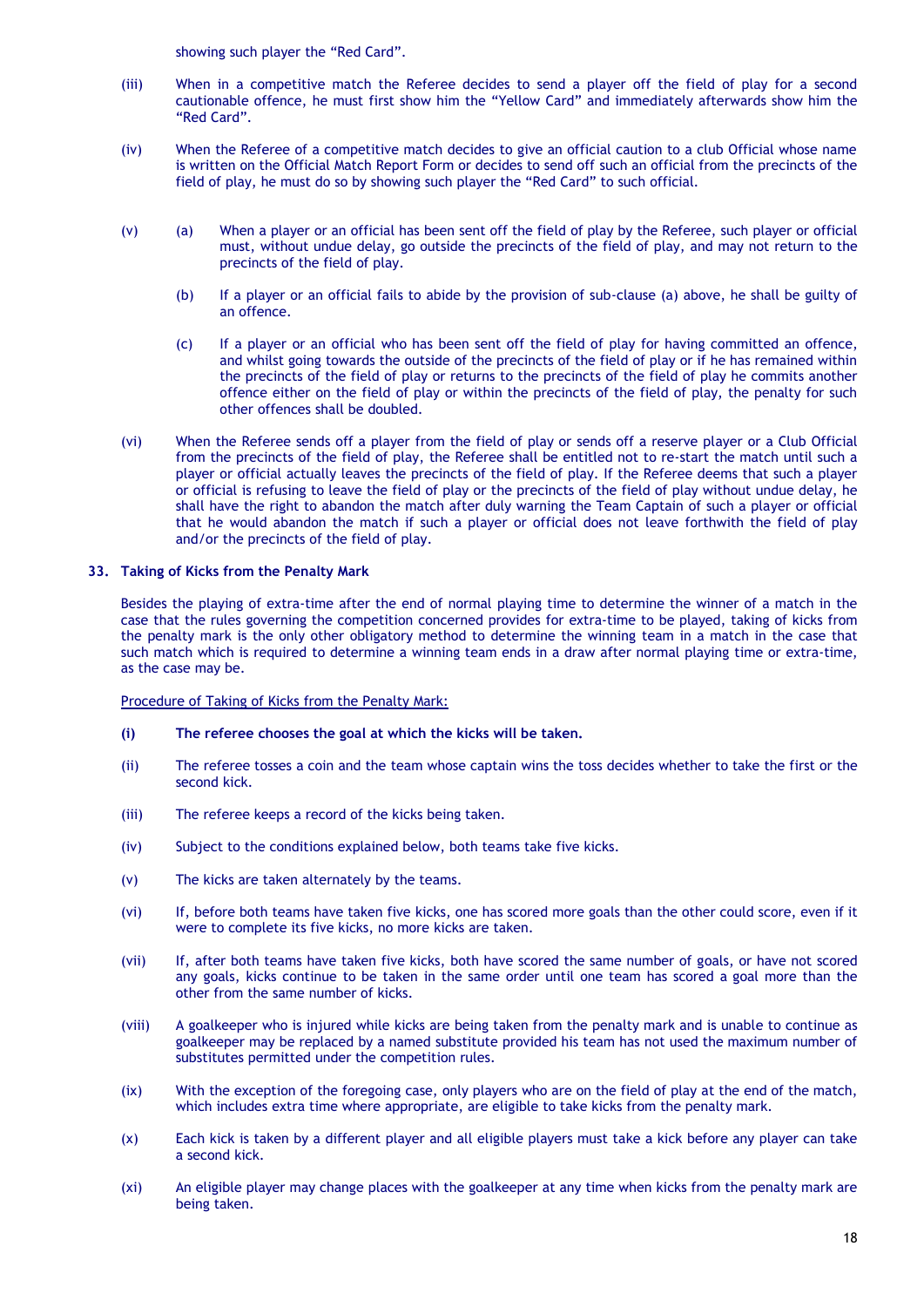- (xii) Only the eligible players and match officials are permitted to remain on the field of play when kicks from the penalty mark are being taken.
- (xiii) All players, except the player taking the kick and the two goalkeepers, must remain within the centre circle.
- (xiv) The goalkeeper who is the team-mate of the kicker must remain on the field of play, outside the penalty area in which the kicks are being taken, on the goal line where it meets the penalty area boundary line.
- (xv) Unless otherwise stated, the relevant rules, the FIFA Laws of the Game and International F.A. Board Decisions apply when kicks from the penalty mark are being taken.
- (xvi) If at the end of the match and before the kicks start to be taken from the penalty mark, one team has a greater number of players than its opponents, it must reduce its numbers to equate with that of its opponents and the team captain must inform the referee of the name and number of each player excluded. Any player thus excluded may not participate in kicks from the penalty mark.
- (xvii) Before the start of kicks from the penalty mark, the referee must ensure that an equal number of players from each team remains within the centre circle and they shall take the kicks.

# **34. Points in Competitive Matches played on a League Basis**

In competitive matches played on a league basis, three (3) points shall be gained for a win, one (1) point shall be gained for a draw and no points shall be gained for a loss.

Whenever, for any reason whatsoever, a club has less points in the final classification table than those deducted as a result of disciplinary measures, those points which could not be deducted as a result of disciplinary measures, those points which could not be deducted during the same season shall be recorded as deficit points in the initial classification table of the league competition in the following season, even if the club is relegated.

# **35. Deciding Matches**

- I. If during or at the end of a Competition which is played on a league basis the Rules governing that particular Competition do not specify what should happen in the case that two (2) teams finish on equal points in a way that it cannot be determined which of them has won the League and/or the Championship and/or the Section or is the Runner-up of the League or Section and/or has won promotion or has obtained the third and/or fourth and/or subsequent position in case that it is needed to establish officially such position/s or is relegated or shall play in a Relegation Pool, a deciding match shall be played between them and the winner shall be determined as the highest placed team between them.
- II. (i) If during or at the end of a Competition which is played on a league basis the Rules governing that particular Competition do not specify what should happen in the case that three (3) or more teams finish on equal points in a way that it cannot be determined which of them has won the League and/or the Championship and/or the Section or is the Runner-up of the League or the Section and/or has won promotion or has obtained the third and/or the fourth and or a subsequent position in case that it is needed to establish officially such position/s or is relegated or shall play in a Relegation Pool, a Placing-List shall be compiled between all the teams which had finished on equal points and this by following the under mentioned criteria in the following order:
	- (a) the highest number of points in the direct encounters;
	- (b) in case of equal number of points in the direct encounters, the best goal difference in the direct encounters;
	- (c) in case of equal number of points and same goal difference in the direct encounters, the highest number of goals scored in the direct encounters;
	- (d) in case of equal number of points, same goal difference and same number of goals scored in the direct encounters, the best goal difference in the League or Section;
	- (e) in case of equal number of points, same goal difference and same number of goals scored in the direct encounters and same goal difference in the league, the highest number of goals scored in the League or Section; and
	- (f) in case of equal number of points, same goal difference and same number of goals scored in the direct encounters, same goal difference and same number of goals scored in the League or Section, the drawing of lots.
	- (ii) After such above mentioned Placing-List has been worked out and unless otherwise specified in other parts of this rule: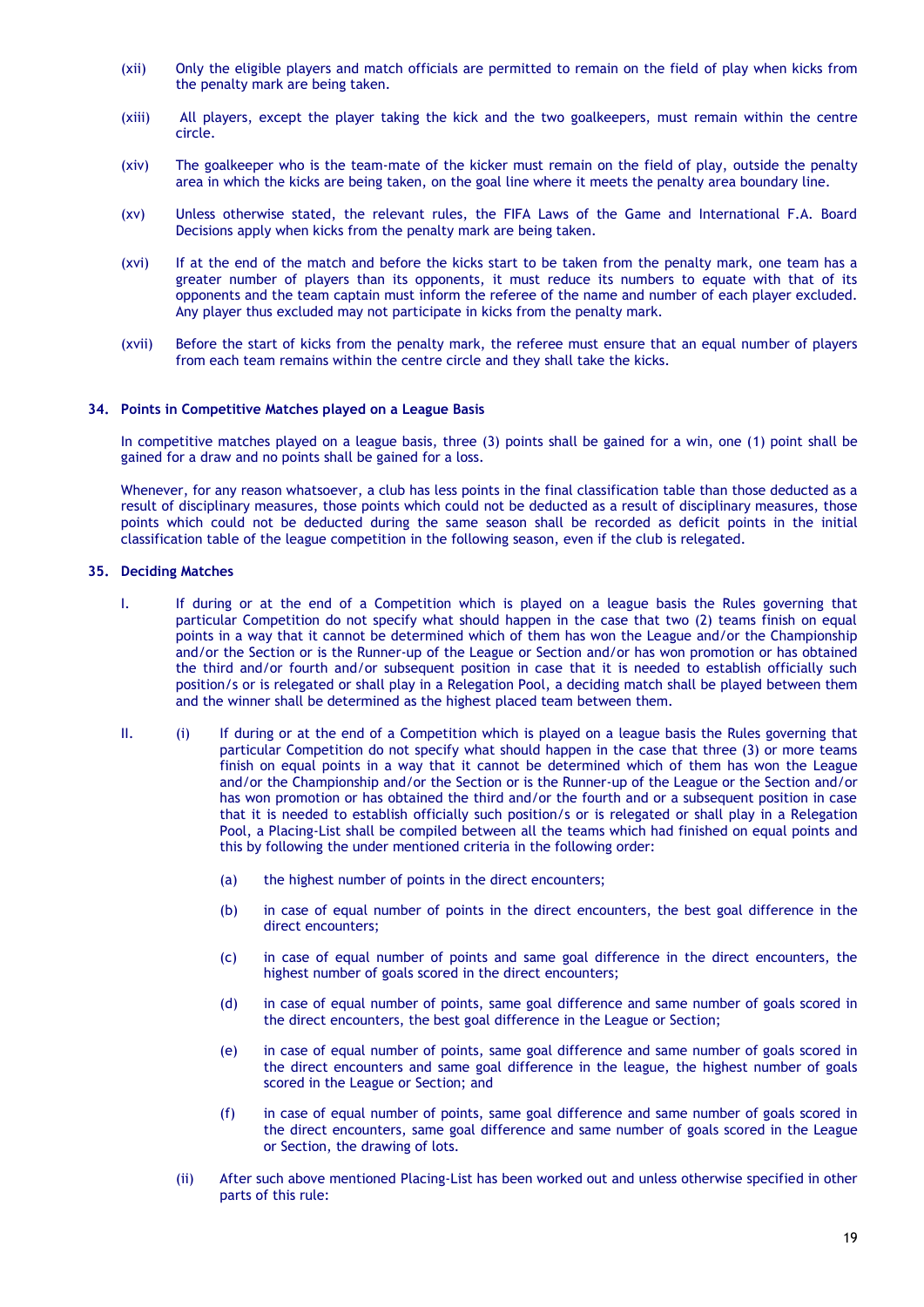- (a) for the purpose of determining the highest placed team, the top two (2) teams of the Placing-List shall play a deciding match between them and the winner shall be determined as the highest placed team;
- (b) for the purpose of determining the lowest placed team/s to be relegated or to play in a Relegation Pool: in the case of one (1) team to be relegated or to play in a Relegation Pool, the bottom two (2) teams in the Placing-List shall play a deciding match between them and the loser shall be relegated or play in the Relegation Pool as the case may be;

in the case of two (2) teams to be relegated or to play in a Relegation Pool, the bottom team in the Placing-List shall be relegated or play in a Relegation Pool, as the case may be, and the two (2) teams immediately preceding such team in the Placing-List shall play a deciding match between them and the loser shall be relegated or play in the Relegation Pool as the case may be;

in the case of three (3) teams to be relegated or to play in a Relegation Pool, the bottom two (2) teams in the Placing-List shall be relegated or shall play in a Relegation Pool, as the case may be, and the two teams immediately preceding such two (2) teams in the Placing-List shall play a deciding match between them and the loser shall be relegated or play in the Relegation Pool as the case may be.

- III. (i) If at the end of a Competition which is played on a league basis and the Rules governing that Competition do not specify what should happen in case that four (4) or more teams finish on equal points and it is needed to establish three (3) or four (4) places at the same time, a Placing-List shall be compiled between all the teams which finished on equal points and this by following the criteria mentioned in Clause II sub-clause (i) above.
	- (ii) After the Placing-List has been worked out, the first two (2) teams in such Placing-List shall play a deciding match between them to establish the highest placed team amongst them and the winner shall be determined as the first placed team whilst the next highest two (2) teams in the Placing-List shall play a deciding match between them to determine the third placed team amongst them and the winner shall be determined as the third placed team.
	- (iii) If it is needed to establish more than four (4) places at the same time, the same procedure mentioned in sub-clauses (i) and (ii) above shall be followed. In this case the number of deciding matches shall depend on the number of places which have to be determined at the same time.
- IV. For the sole purpose of determining the placing of teams in a pre-established Fixture-List in a competition which is played on a league basis, and the Rules governing that particular competition do not specify what should happen in the case that two (2) or more teams finish on equal points, no deciding matches shall be played and the placing of the teams for this purpose only, shall be decided by following the under mentioned criteria in the following order:
	- (a) the highest number of points in the direct encounters;
	- (b) in case of equal number of points in the direct encounters, the best goal difference in the direct encounters;
	- (c) in case of equal number of points and same goal difference in the direct encounters, the highest number of goals scored in the direct encounters;
	- (d) in case of equal number of points, same goal difference and same number of goals scored in the direct encounters, the best goal difference in the League or Section;
	- (e) in case of equal number of points, same goal difference and same number of goals scored in the direct encounters and same goal difference in the league, the highest number of goals scored in the League or Section; and
	- (f) in case of equal number of points, same goal difference and same number of goals scored in the direct encounters, same goal difference and same number of goals scored in the League or Section, the drawing of lots.

V. (i) In case that a Competition is played on a league basis with different phases, if three (3) or more teams finish with equal number of points at the end of the Second and/or Final Phase of the Competition and their positions as stipulated in clauses II, III, and IV above need to be established, in the compilation of the Placing-List all the matches played so far by the teams concerned in the different phases of the Competition, including scheduled matches between the two (2) teams which were not played or were abandoned due to the fault of one (1)of the teams concerned, shall be taken into account.

(ii) In case that at the end of a Competition played on a league basis which involves the promotion of two (2) teams to a higher division and three (3) or more teams finish at the top with an equal

20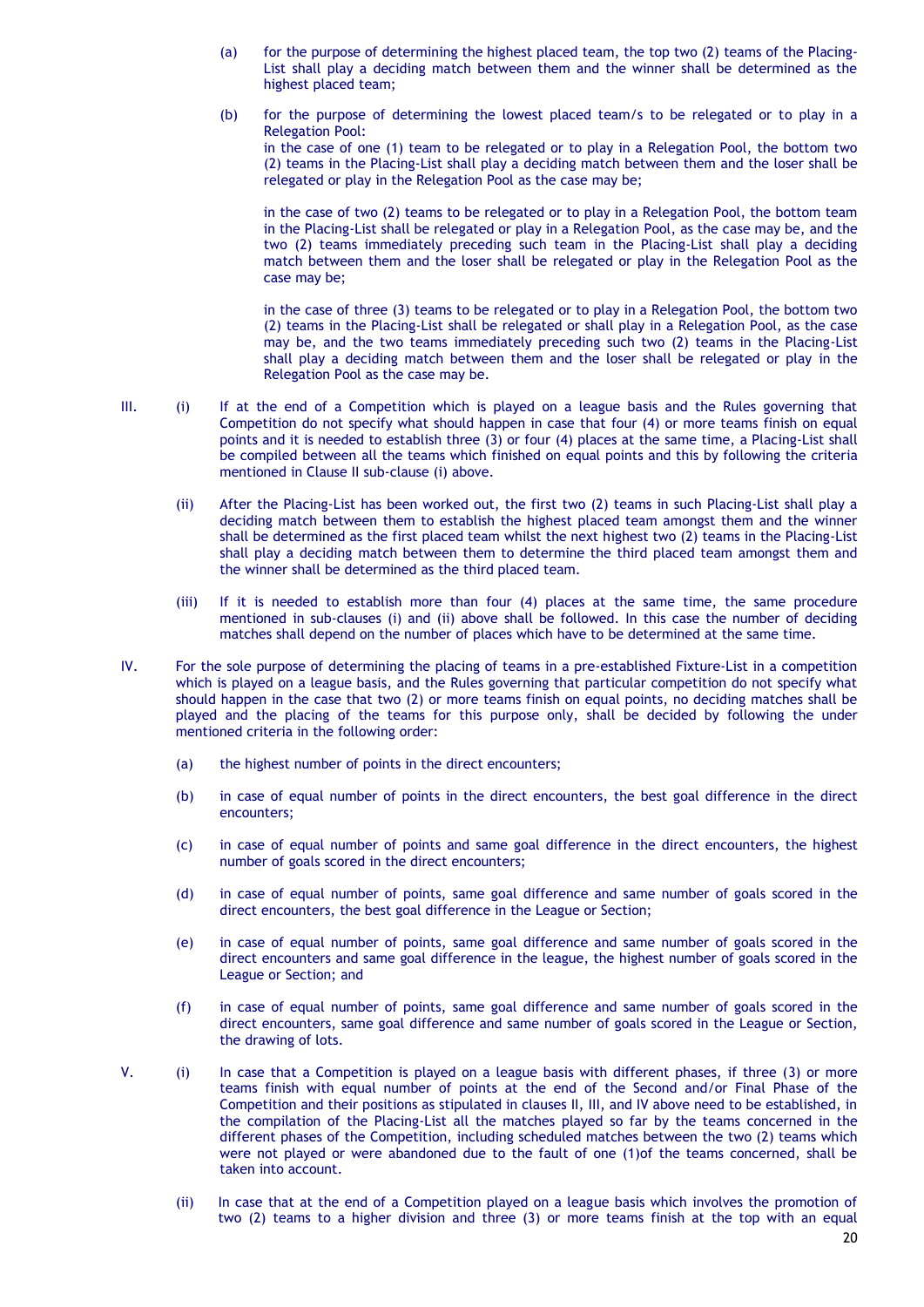number of points in the final Classification Table, the team placed first in the Placing-List shall be declared the winner and/or Champion of the League or Section and the teams placed as second and third in the Placing-List shall play a deciding match between them after which the winner shall be declared the runner-up of the League or Section and is therefore promoted.

- (iii) In case that at the end of a Competition played on a league basis which involves the promotion of only one (1) team to a higher division and the two (2) next highest teams qualify to play in the Promotion Play-Offs:
	- (a) If three (3) teams finish at the top with an equal number of points in the final Classification Table, the teams placed in the first two places in the Placing-List shall play a deciding match between them and the winner shall be declared the Champion of the League or Section and is promoted to a higher division whilst the loser shall be declared the runner-up of the League or Section.
	- (b) If four (4) or more teams finish at the top with an equal number of points in the final Classification Table, the teams placed in the first two places in the Placing-List shall play a deciding match between them and the winner shall be declared the winner and/or Champion of the League or Section and is promoted to a higher division and the loser shall be declared the runner-up of the League or Section whilst the teams placed as third and fourth in the Placing-List shall play a deciding match between them after which the winner shall be declared the third placed team of the League or Section and the loser the fourth placed team of the League or Section.
	- (c) If three (3) or more teams finish in the second place with an equal number of points in the final Classification Table, the team placed first in the Placing-List shall be declared the runnerup of the League or Section and the teams placed as second and third in the Placing-List shall play a deciding match between them after which the winner shall be declared the third placed team of the League or Section and the loser the fourth placed team of the League or Section.
- VI. (i) Deciding matches mentioned in this Rule shall be played as soon as possible after the necessity arises and as may be decided by the Executive Board.
	- (ii) (a) In such deciding matches, if at the end of normal time the result is still a draw, extra-time shall be played in accordance with Rule 32 of these Regulations.
		- (b) If after the end of extra-time the result is still a draw, kicks from the penalty-mark shall be taken in accordance with the Laws of the Game and in accordance with the provisions of Rule 34 of these Rules.

# **36. Despatch of the Official Match Report**

- (i) (a) Immediately after a competitive match, with the exception of the Youth, Women and Member Association matches, the Referee of such a match shall include all that needs to be reported in accordance with the Laws of the Game, any such other information, which is required by the Rules of the Association and such other information, which is required by the official Report Form provided by the Association.
	- (b) Such information must be handed to the Referee Observer who will than scan this information from the same venue which the match was held to the Match Operations Department of the Association.
	- (c) In the case of Youth, Women and Member Association matches, the referee of such match after including all that needs to be reported in accordance with the Laws of the Game, any such other information, which is required by the Rules of the Association and such other information, which is required by the official Report Form provided by the Association must mail the report to the General Secretary of the Association not later than twenty four (24) hours after such match. However, in the case of a match which requires an automatic replay and in the case of matches played on Mondays or Tuesdays, such information must reach the General Secretary of the Association on the same day of the match.
- (ii) Failure by the Referee to comply with the provisions of para. (i) above shall be considered as a very serious offence.
- (iii) On receipt of the scanned Match Reports the Secretariat of the Association shall forward the report to the Clubs concerned to their email address registered with the Association.
- (iv) In the case of Youth and Women matches, the Secretariat of the Association shall, as early as practicable after having received the Official Match reports send a copy of the report to the Clubs concerned..

# **37. General Secretary to keep Record**

The General Secretary of the Association shall keep a record of all competitive matches played. This record shall include the name of the players taking part, the name of those players who were cautioned and/or expelled and the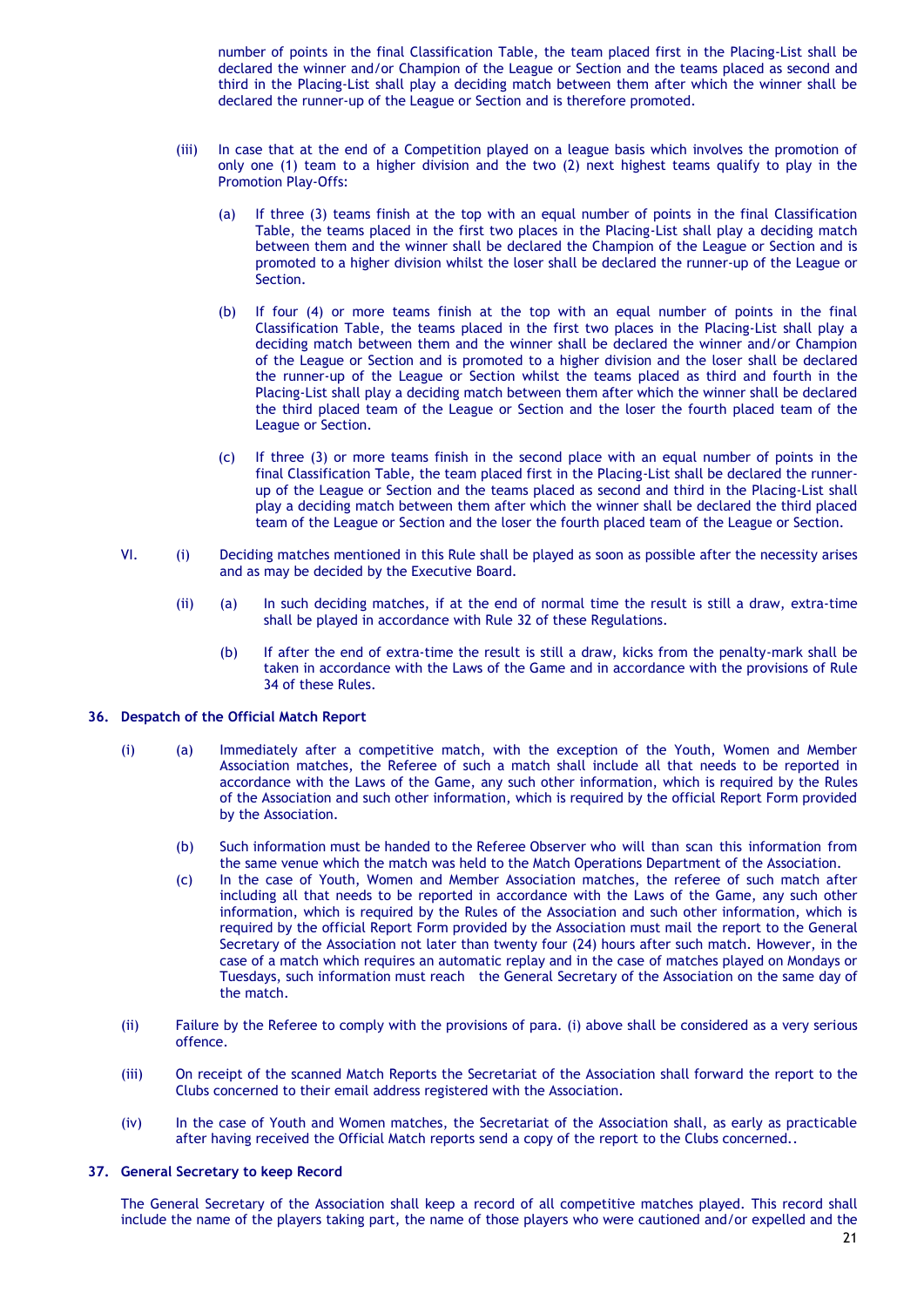results of the matches, both at half-time and at full-time.

# **38. Protests and Complaints in connection with Competitive Matches**

Protests and complaints in connection with competitive matches are to be made in accordance with the relevant provisions contained in the M.F.A. Statute.

# **39. Recording of a three nil (3 - 0) Result**

When the Executive Board or any other a competent Board or Committee of the Association, for any reason whatsoever, awards the points of a match to any team, a result of three (3) goals to nil (3 - 0) shall be recorded unless a better result has been obtained on the field of play by the team to which the match has been awarded.

# **40. Cups and Trophies which belong to the Association**

- (i) Cups and trophies which are presented to Clubs and which are still the property of the Association shall not be used outside the Club premises in any activity which is not a sports activity without the prior consent of the Executive Board.
- (ii) A Club which acts in contravention of the provisions of para. (i) above shall be severely dealt with by the Control and Disciplinary Board of the Association in accordance with the rules and regulations of the Association.

# **41. Discontinued Participation by Clubs**

- (i) When a Club has, for any reason whatsoever, discontinued its participation in a competition, then:
	- (a) if the competition is run on a league basis, the points gained or lost are to be expunged from the league table if the discontinuing Club has not played at least one-half  $(\frac{1}{2})$  of its matches. If the discontinuing Club has played one-half  $(\frac{1}{2})$  or more of its matches, then the points gained or lost are to stand and the points of the remaining matches shall be given to its opponents; and
	- (b) if the competition is run on a knock-out basis, its opposing Club in the draw shall pass on to the next round of the competition.
- (ii) In any case, except in the case of a Club which has been removed or suspended by the Association, the Control and Disciplinary Board of the Association shall deal with the discontinuing club in accordance with the rules and regulations of the Association.

# **42. Removed and Disbanded Clubs**

Clubs removed from a competition for misconduct or for any other cause, and Clubs which have been disbanded, shall not be allowed to re-enter a competition during the same football season. Furthermore, such Club shall lose any sponsorship money attached to any competition in which it was taking part prior to removal or disbandment.

# **43. Doping**

- (i) Prohibited substances and techniques shall be those as are annually established by the World Anti-Doping Agency (WADA) and which come into effect on the 1st day of January in each year.
- (ii) The Executive Board, with the aim of discouraging players from taking, and/or making use of, prohibited substances and/or techniques, as well as with the aim of discouraging Clubs and other persons from aiding or encouraging players to take, and/or to make use of, prohibited substances and/or techniques, shall decide on appropriate regulations for the control and testing of players who are either preparing themselves to take part in competitive matches to be played under the jurisdiction of the Association or who had taken part in a competitive match played under the jurisdiction of the Association, in order to check whether these are taking or had taken, and/or are making or had made use of, any prohibited substance and/or technique; to punish those players found guilty of committing such an abusive act or acts; and to punish those Clubs and other persons who are found guilty of having aided or encouraged such players to take, and/or make use of, any such prohibited substance and/or technique.
- (iii) Any player who is preparing himself to take part in matches to be played under the jurisdiction of the Association or who had taken part in a competitive match played under the jurisdiction of the Association, shall be deemed to have given to the Association, his unconditional consent to the Association to:
	- (a) carry out on his person, during preparation or immediately after the end of a competitive match, either by itself or through the services of an Agency contacted by the Association, any doping tests in such a manner as may be established, including the taking of blood samples;
	- (b) report to the Executive Police any evidence which shows that such a player had taken or made use of, a substance and/or technique which, besides contravening MFA regulations, contravenes also Maltese law;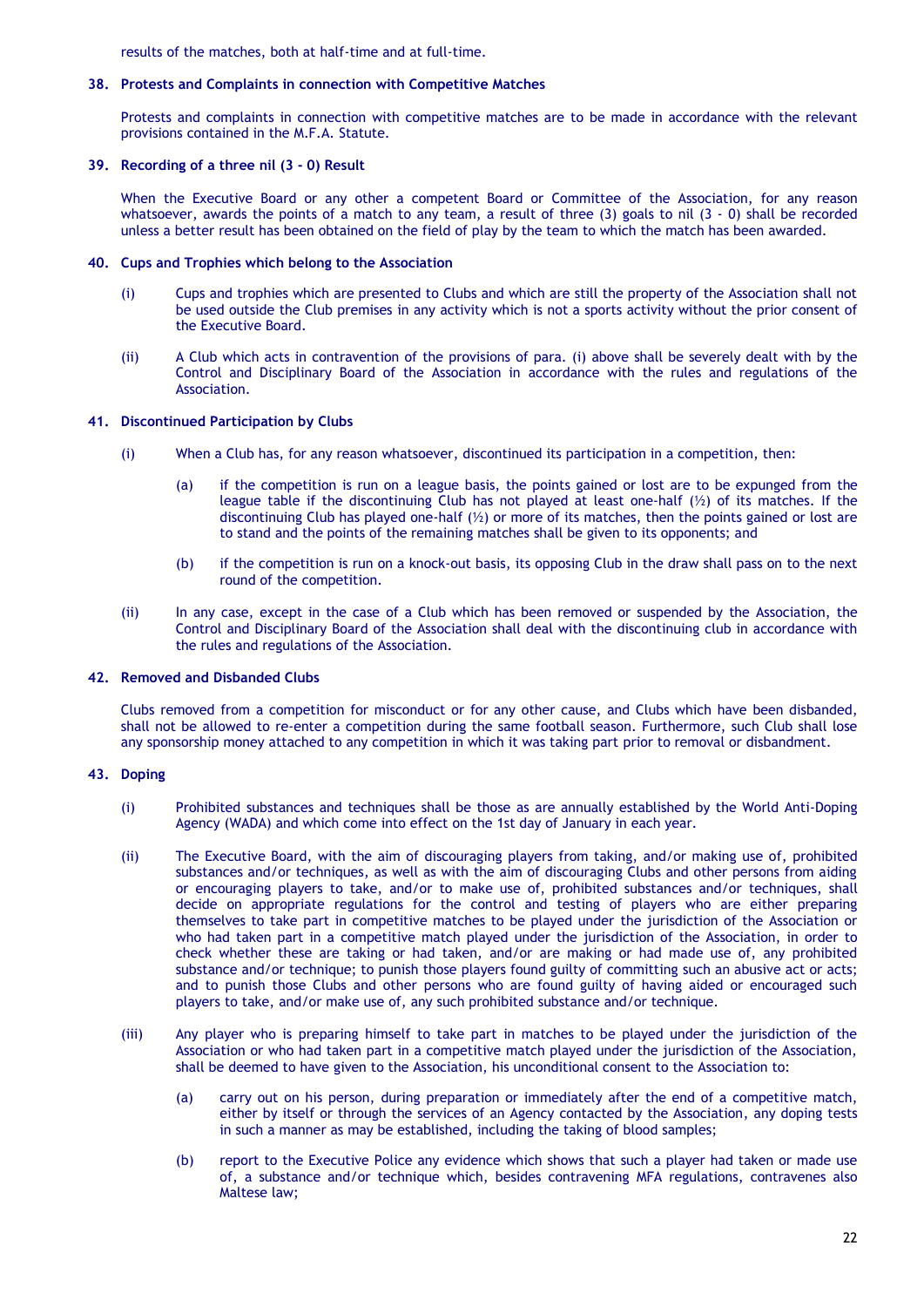- (c) report to FIFA any positive result for a prohibited substance and/or technique and of any suspension inflicted by the Association upon him for the world-wide extension by FIFA of a such suspension; and
- (d) make public any positive result for a prohibited substance and/or technique and the punishment inflicted upon him by the Association.
- (iv) Any Club and any other person who falls under the jurisdiction of the Association shall be deemed to have given his unconditional consent to the Association to:
	- (a) provide the Executive Police with any evidence which shows that such a Club or such other person had aided or encouraged a player, who is preparing to take part in competitive matches to be played under the jurisdiction of the Association or who had taken part in a competitive match played under the jurisdiction of the Association, to take a substance and/or to make use of a technique, which besides contravening the MFA regulations, contravenes also Maltese law;
	- (b) report to FIFA any suspension inflicted by the Association upon such a Club or such other person for having aided or encouraged a player who was preparing to take part in competitive matches to be played under the jurisdiction of the Association or who had taken part in a competitive match played under the jurisdiction of the Association, to take and/or to make use of, a prohibited substance and/or technique, for the world-wide extension by FIFA of any such suspension; and
	- (c) make public any punishment inflicted by the Association upon such a Club or such other person for having aided or encouraged a player who was preparing himself to take part in competitive matches to be played under the jurisdiction of the Association or who had taken part in a competitive match played under the jurisdiction of the Association, to take and/or to make use of, a prohibited substance and/or technique.

### **44. Presentation of Trophies and Medals in Connection with Competitions Organised by the Association**

- (i) The presentation of trophies and medals held in a stadium in connection with competitions organised by the Association shall be made in accordance with such directives as the Executive Board or the Executive Board may give. All persons subject to the jurisdiction of the Association shall abide by such directives.
- (ii) Any person who fails to abide by such directives or any person who attempts to disrupt such directives shall be suspended for one (1) year by the Control and Disciplinary Board of the Association. In this case a suspended sentence shall not be applicable.

### **45. Official Bereavement during Competitive Matches**

- 1. Bereavement during Competitive Matches shall be observed only in the following cases and in the following manner:
	- (a) in the case of death of:
		- (i) a Member or an ex-Member of the M.F.A. Executive Board;
		- (ii) an active referee;
		- (iii) the President of Malta or an ex-President of Malta;
		- (iv) the Prime Minister;
		- (v) the Sports Minister;
		- (vi) the Leader of the Opposition;
		- (vii) the Speaker of the House of Representatives; and
		- (viii) in the case of a National Disaster:-

In all grounds and stadia, one minute silence prior to the start of each match, and where flags are normally flown, these shall be flown at half-mast, on the same day of death or on the first day after the death when there are competitive matches.

(b) in the case of death of a President of a Club:-

In the ground or stadium where competitive matches of that Division (of the Club whose President has died) are normally played, one minute silence prior to the start of each match in that Division, and where flags are normally flown, these shall be flown at half-mast, on the same day of death or on the first day after his death on which football is played in that ground or stadium.

(c) in the case of death of an active player, Club Committee and Technical Staff Member:-

One minute silence prior to the match of that Club on the same day of death or the first match of that Club after the death.

- (d) on every other case authorised in writing by the General Secretary of the Association and in the manner authorised.
- 2. In order that bereavement can be observed in the cases mentioned in paras. 1 (b) and (c) above, the President or the Secretary of the Club concerned shall make, as early as possible before the time fixed for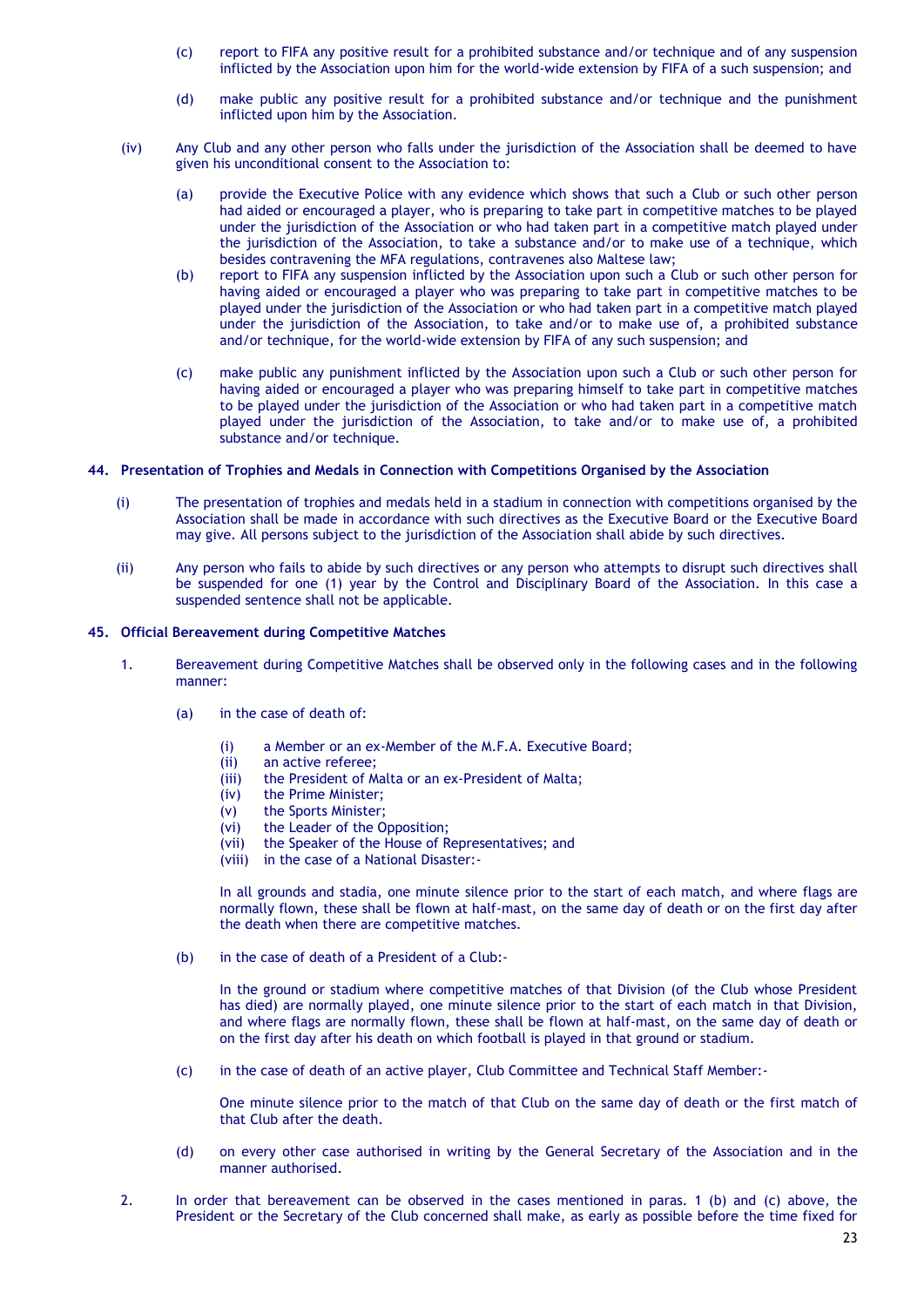the match/es, an official request in writing to the General Secretary of the Association or to the Manager of the ground/stadium where the match is to be held.

- 3. Any other request shall be made in writing to the General Secretary of the Association.
- 4. (i) Bereavement shall not be allowed by a referee if he is not given instructions by the Ground Manager of by the person in charge of the Ground where the bereavement is to be observed.
	- (ii) The referee shall report on the Official Report Form whenever bereavement is observed prior to the start of a competitive match.
- 5. Anyone who authorises any bereavement or takes part in any bereavement during a competitive match which is not authorised as indicated in these regulations shall be considered guilty of an offence.

# **46. Breach of Rules**

- (i) The competent bodies of the Association shall have the power to inquire into all matters relating to any breach of these rules by Clubs and any other person falling under the jurisdiction of the Association.
- (ii) (a) The competent bodies of the Association are empowered to require the attendance of the official delegates of Clubs and of any other person falling under the jurisdiction of the Association and may require the production of books, letters, correspondence and any other document belonging to Clubs and/or to any person who falls under the jurisdiction of the Association.
	- (b) The competent bodies of the Association may require that statements made before or submitted to it are confirmed on oath or confirmed by means of a solemn affirmation. Failure to confirm a statement on oath may be deemed to mean that the person making such statement is not telling the truth or the whole truth.
	- (c) If in the opinion of the a competent body of the Association a false declaration on oath or a false solemn affirmation has been made, the matter will be referred by the Association to the Executive Police so that criminal proceedings may be instituted against the person making such a false declaration.
- (iii) The Control and Disciplinary Board of the Association or such other body of the Association which in accordance with the rules and regulations of the Association is empowered to take disciplinary action shall have the power to deal with offending Clubs and any other person falling under the jurisdiction of the Association.
- (iv) When the rules and regulations of the Association do not establish a specific punishment for a breach of rules, the Control and Disciplinary Board of the Association or such other body of the Association which in accordance with the rules and regulations of the Association is empowered to take disciplinary action shall mete out punishments as it may deem fit. This power shall include that of removing or suspending for a definite or an indefinite period Clubs and any other person falling under the jurisdiction of the Association, the power to impose fines and the power to deduct points already gained or that may be gained in the current season or in subsequent seasons. However, in the case that Control and Disciplinary Board of the Association or such other body of the Association which in accordance with the rules and regulations of the Association is empowered to take disciplinary action deems that the penalty to be inflicted upon a Club should be the suspension or the removal of such Club, it shall abstain from taking further cognizance of the case and shall refer forthwith the matter to the Executive Board with a recommendation for suspension or removal for its decision.

# **47. Competitions Committee**

- (i) The Association shall have a Competitions Committee which shall be competent to deal in a consulting capacity with all the competitions organised by the Association, including the calendar and the fixtures of the different competitions. It shall also be competent to make proposals to the Executive Board regarding the creation of new competitions and the removal of existing ones and regarding changes to the Competition Rules of the Association and to the particular rules of the competitions organised by the Association.
- (ii) (a) The Competitions Committee shall be nominated by the Executive Board for a period of one year and shall be composed of a Chairman, at least one Vice-Chairman and of such other number of persons as the Executive Board may deem fit.
	- (b) The Chairman of the Committee shall be an Officer of the Association whilst the Vice-Chairman or the First Vice-chairman, if more than one Vice-Chairman is nominated, shall be an Officer of the Association or a member of the Executive Board. Furthermore, the Committee shall include at least one Executive Board Member from each Division of the National League of the Association, a member of the Women's Football Committee, a member of the Futsal Committee and a member of the Amateur, Youth & Grassroots Committee.
	- (c) The General Secretary of the Association or another member of the Secretariat of the Association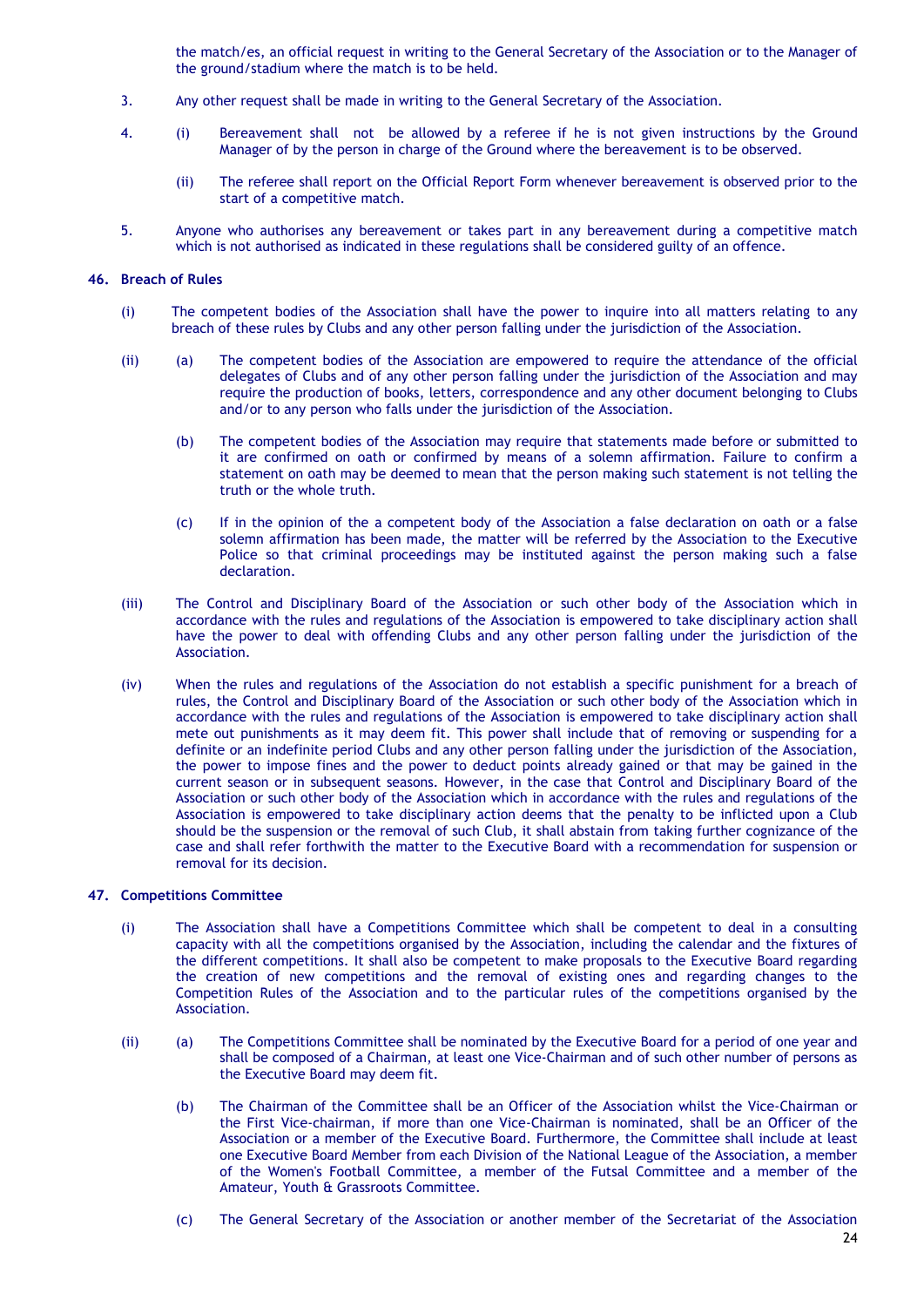shall act as the Secretary to the Committee. In case that the General Secretary of the Association is not acting as the Committee's Secretary he shall be an ex-ufficcio member of the Committee.

#### **48. The Association's Awards** *Amended:*

- *06-03-18 07-07-20*
- (i) Every season, the Association shall draw up a list of awards, which shall be known as the 'MFA Awards' for individuals, such as players, coaches and club officials, and on a collective basis, such as teams or football clubs, for the current football season, which awards shall be presented to the winners in an official function organised by the Association at the end of that football season.
- (ii) The MFA Awards shall be governed by Section VIII of the MFA Regulations, namely the 'Regulations of the MFA Awards'. The said regulations shall define the list of the awards and the voting procedure, if any, for the granting of such awards.
- (iii) The Association may establish any number of awards to be granted as it may deem fit.
- (iv) Notwithstanding that the Association may establish any number of awards to be granted, it shall compulsorily grant the following awards as the minimum number of awards to be granted in any football season. These are:
	- a. The Footballer of the Year Award
	- b. The Best Player of the Challenge League
	- c. The Best Player of the National Amateur League
	- d. The Best Player of the Women's League
	- e. The Best Player of the Youth League
	- f. The Top-Scorer of the Premier Division
	- g. The Top-Scorer of the Challenge League
	- h. The Top-Scorer of the National Amateur League (overall) and its respective groups
	- i. The Top-Scorer of the Women's First Division League
	- j. The Top-Scorer of the Women's Second Division League
	- k. The Fair Play Award
- (v) The Association shall present any changes to the above list of awards for the approval of the Executive Board of the Association by not later than the last day of March of the relevant season.

#### **49. Racist behaviour during matches** Introduced: 49.

17-08-21

(i) The Match Officials and the Venue Director, where applicable, together with the officer in charge of police at the venue, must prevent any racist or other discriminatory action being taken by spectators inside or in the immediate vicinity of the stadium (unacceptable levels of verbal provocation from spectators towards players or opposing fans, racist behaviour, provocative banners or flags, etc.).

Should such action arise, the Venue Director, once informed, must intervene over the public address system or have any offensive material removed.

Match personnel must draw the attention of the police to any serious acts of misconduct, including racist insults, so that offenders may be removed from the stadium should the police so decide.

(ii) (a) When the referee becomes aware (in particular if he is informed by the Venue Director or by the Referee Observer through the fourth official) of racist behaviour (especially racist chants, insults and screams, banners, etc.) and if, in his opinion, this racist behaviour is of a strong magnitude and intensity, he shall, in application of Law 5 of the Game, stop the match and ask for an announcement to be made over the public address system requesting the public to immediately stop such racist behaviour. In the absence of a public address system, the referee shall inform the respective club officials listed on the match sheet who shall be responsible for communicating with their respective supporters.

The match may resume only after the announcement has been made or after such communication.

(b) If the racist behaviour does not cease once the game has restarted (i.e., step 1 was ineffective), the referee shall suspend the match for a reasonable time period (for example 5 to 10 minutes) and request the teams to go to the dressing rooms. The Venue Director, the Referee Observer, and the fourth official, where and as applicable, shall assist the referee in determining whether the racist behaviour has ceased following step 1.

During this time period, the referee shall again ask for an announcement to be made over the public address system requesting the public to immediately stop such racist behaviour and warning them that this may even result in the match being abandoned. In the absence of a public address system, the referee shall inform the respective club officials listed on the match sheet who shall be responsible for communicating with their respective supporters.

During this suspension, the referee shall consult with the Venue Director, the Referee Observer, and the officer in charge of police at the venue, where and as applicable, on the possible next steps, in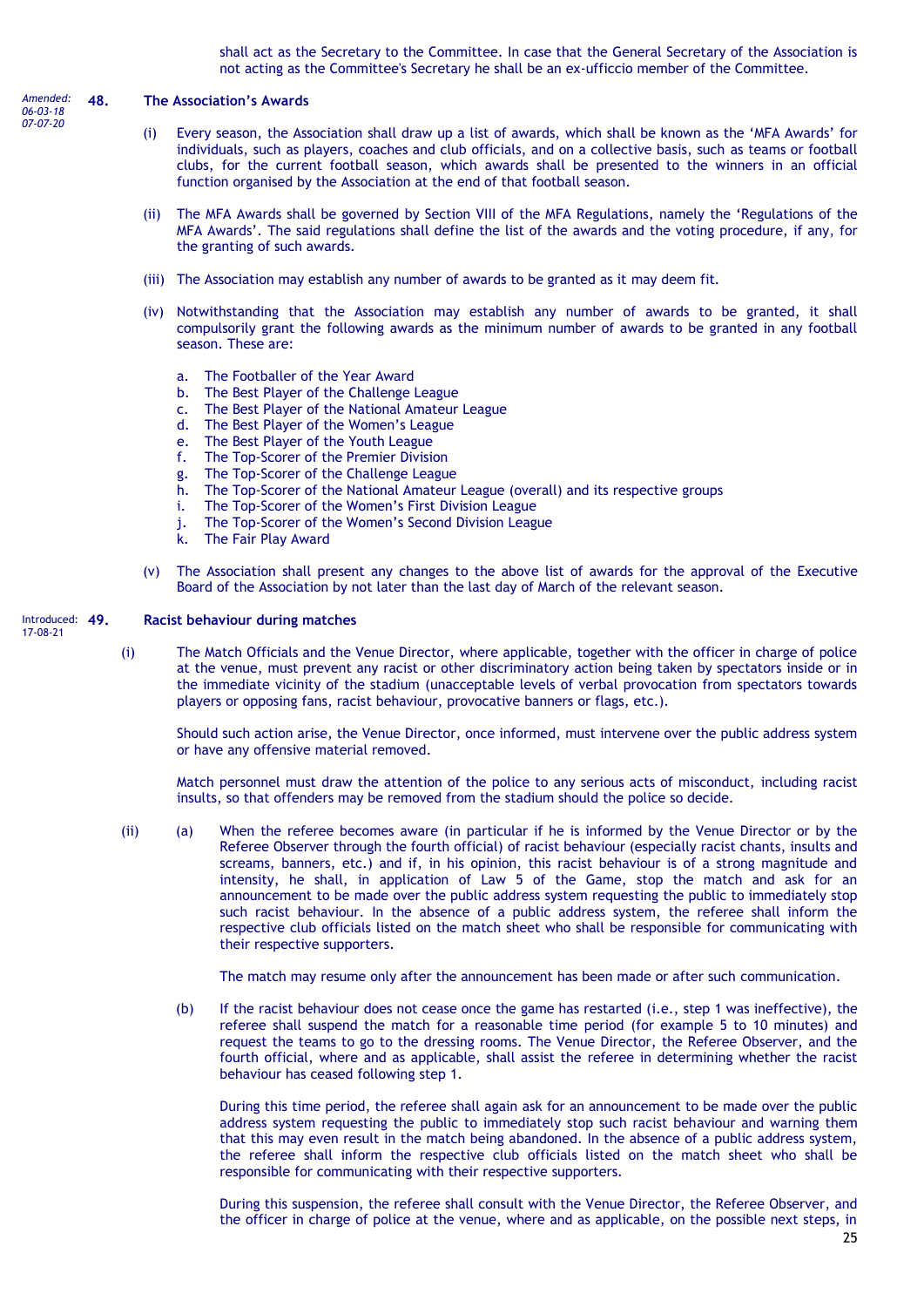particular the possibility to abandon the match.

(c) If the racist behaviour does not cease after the game has restarted (i.e. step 2 was ineffective), the referee shall, as a very last resort, definitively abandon the match. The Venue Director, the Referee Observer, and the fourth official, where and as applicable, shall assist the referee in determining whether the racist behaviour has ceased following step 2.

However, any decision by the referee to abandon a match in such circumstances shall only be taken after all other possible measures have been implemented and the impact of abandoning the match on the security of the players and the public has been assessed by means of a full and extensive consultation with the Venue Director, the Referee Observer, and the officer in charge of police at the venue. In principle, abandoning the match is subject to the agreement of all parties involved.

(iii) Where any of the steps provided in sub-article (ii) above are taken, the referee, the Referee Observer, and the Venue Director shall report the matter which shall then be referred to the Control, Disciplinary and Ethics Committee.

Where the match is suspended by the referee because of racist and/or discriminatory conduct, the match may be declared forfeit.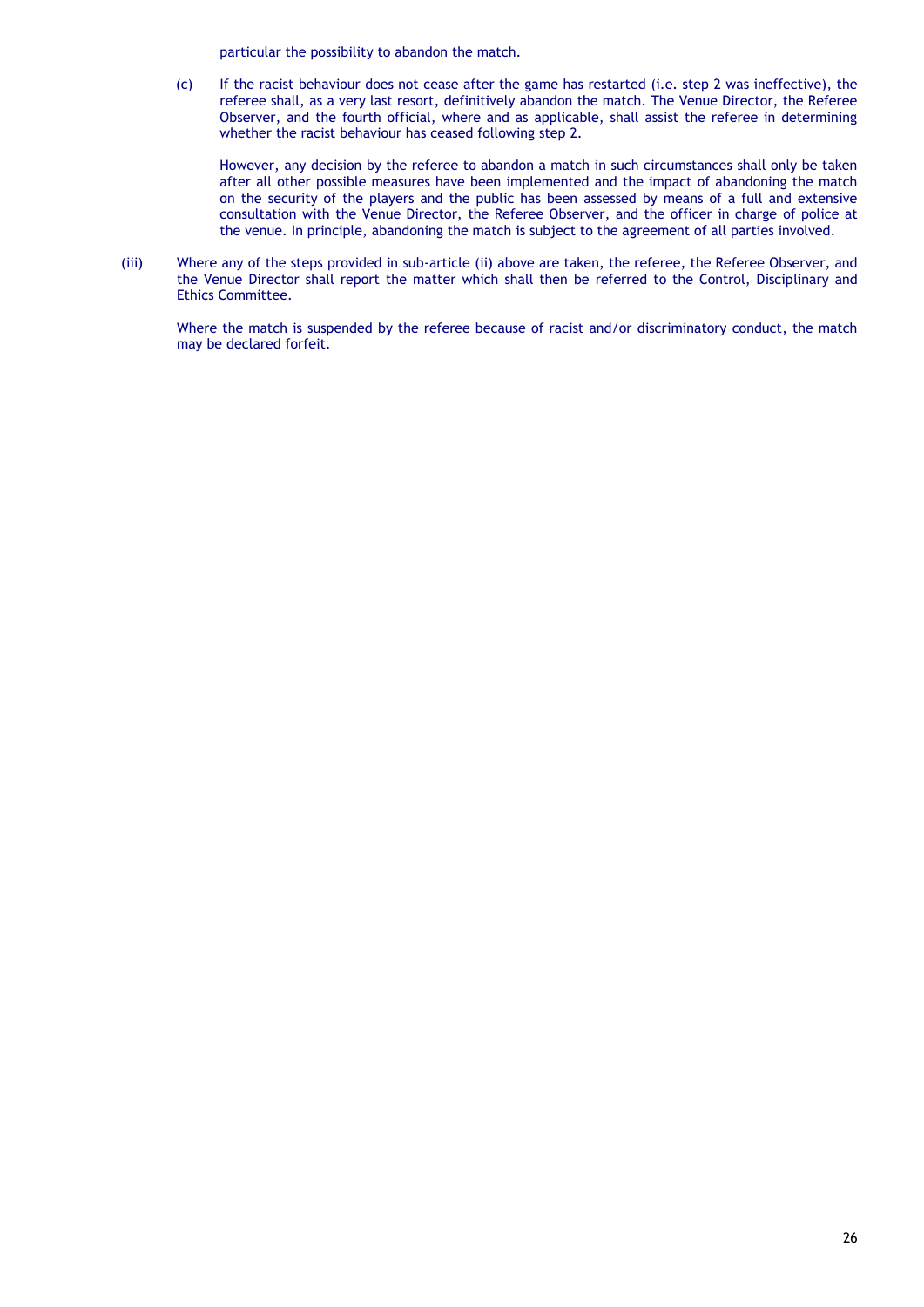# **Annex I – Special rules applicable to competitions due to COVID-19** *Introduced on the 10.09.2020*

# 1. **Applicability**

The following provisions apply to all competitions organised by the Malta FA. The Executive Board may decide on the applicability of these regulations.

In case of conflict between the rules of this Annex and the provisions to be found in the present Section V or in any other sets of rules, the rules below prevail.

# 2. **Squad List**

*Amended: 23-09-20 27-10-20 12-11-20 27-07-21*

(i) (a) Member Clubs participating in the Premier League and in the Challenge League shall, submit the list referred to in Article 9B with no less than twenty-five (25) players, of which at least three (3) must be designated as goalkeepers. Only players included in such list shall be eligible to play in competitive matches.

(b) Member Clubs participating in the National Amateur League shall, submit the list referred to in Article 9B with no less than twenty (20) players, of which at least two (2) must be designated as goalkeepers. Only players included in such list shall be eligible to play in competitive matches.

(c) Member Clubs participating in competitions other than those referred to in sub-article  $2(i)(a)$  and (b) above shall, submit the list referred to in Article 9B with no less than sixteen (16) players, of which at least two (2) must be designated as goalkeepers. Only players included in such list shall be eligible to play in competitive matches.

- (ii) If a player who is not included in the aforementioned list takes part in a competitive match, such a player shall be deemed to be 'non bona fide' for the purpose of such match.
- (iii) The list shall be submitted in the form established by the General Secretary. Any club which fails to submit the minimum number of players on the squad list as provided in sub-article 2(i) above shall be deemed to have forfeited its right to postpone a match under Article 5 below.

### 3. **Duty to disclose health restrictions**

- (i) Where a player, coach, Club staff member, or Club committee member is tested positive for COVID-19, is ordered by the national health authorities to self-isolate, or is otherwise obliged to self-isolate by law, s/he shall be bound to disclose the matter to his/her respective Club. Failing to do so shall constitute an offence.
- (ii) Member clubs must inform the Association in writing whether any health restrictions have been imposed by national health authorities on any of their players, coaches, staff, and committee members. Failing to do so shall constitute an offence.
- (iii) Where it is deemed that an individual or a club failed to provide such information, or the information provided is not accurate or is insufficient, the General Secretary shall refer the matter to the Control and Disciplinary Board.
- (iv) Where it is established to the comfortable satisfaction of the Control and Disciplinary Board that a club knowingly failed to provide such information, the club shall be sanctioned with the loss of three (3) points in the respective league.
- (v) Where it is established to the comfortable satisfaction of the Control and Disciplinary Board that a player, coach, Club staff member, or Club Committee member failed to inform his/her club as provided in Sub-Article (i), the individual shall be suspended for three (3) matches.

### 4. **Testing**

The Association may from time to time require players and/or club staff to undertake a COVID-19 test. Where following such tests a positive case ensues, the individual and his/her club shall be bound by the directives given to them by the health authorities.

The fact that a positive case is found following such tests mandated by the Association shall not in itself constitute an offence under these regulations.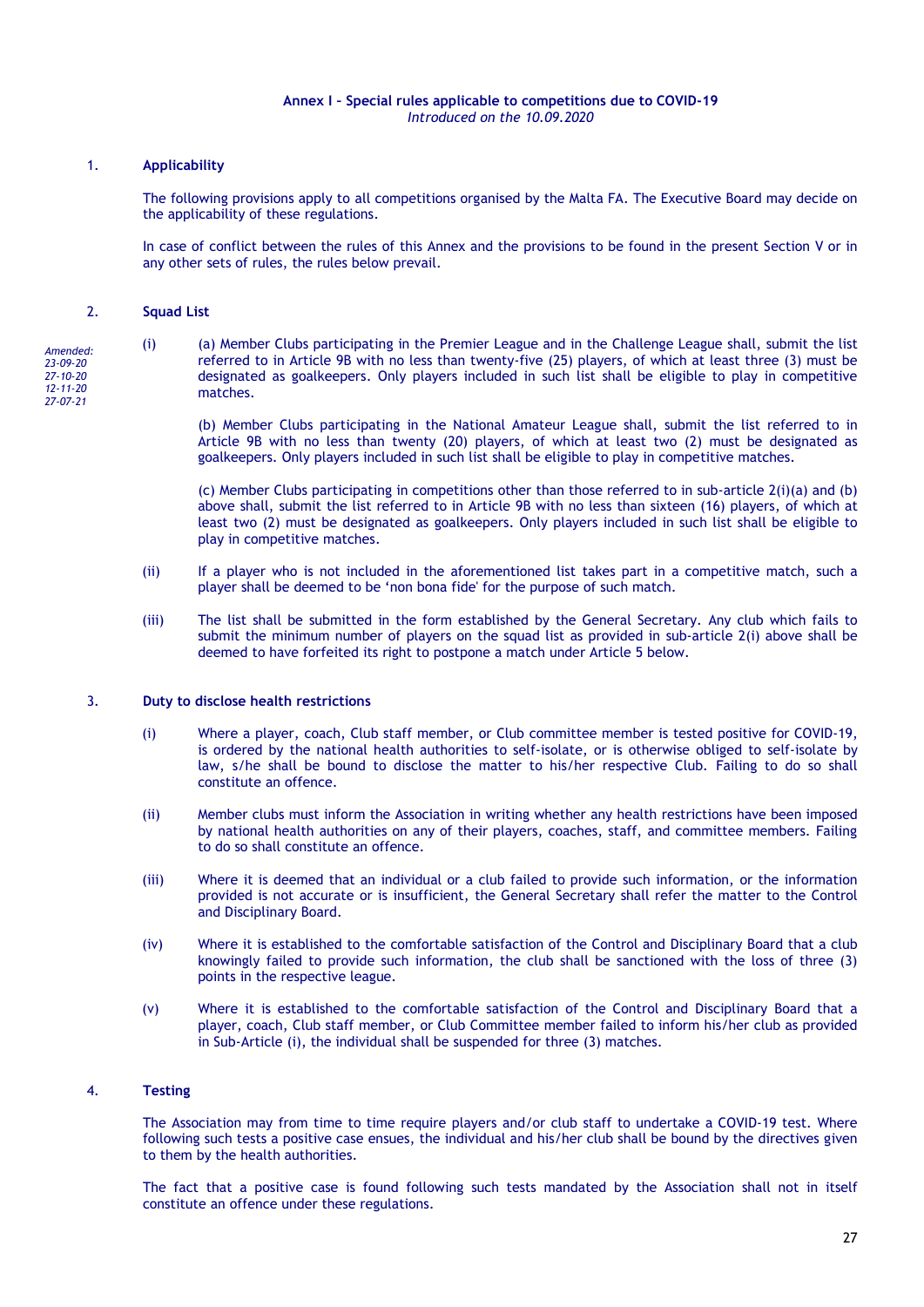### 5. **Postponement of matches due to health restrictions**

*Amended: 23-09-20 27-10-20 12-11-20*

(i) Without prejudice to Article 9 of these Competition Rules, provided that a Squad List has been correctly submitted in conformity with Article 2 above, a Member Club has the right to request the postponement of a competitive match if it can prove, by not later than four (4) hours before kick-off of such match, that due to restrictions imposed by national health authorities, or due to suspension not exceeding one (1) match, it is unable to field:

(a) in the case of the Premier League and the Challenge League, at least sixteen (16) players, including two (2) goalkeepers, from those included in the aforementioned squad list;

(b) in the case of the National Amateur League, at least fourteen (14) players, including one (1) goalkeeper, from those included in the aforementioned squad list;

(c) in the case of competitions other than those referred to in sub-article  $5(i)$ (a) and (b), at least twelve (12) players, including one (1) goalkeeper, from those included in the aforementioned squad list.

- (ii) For the purposes of this provision, 'restriction imposed by national health authorities' shall mean an order on a person to self-isolate, attested in writing from the Health Department, or required by law.
- (iii) It is the responsibility of the club to inform the Association that any health restrictions could impact their participation in their next competitive match. In absence of any information from the relevant member club, it shall be presumed that no such restrictions exist that could hinder such member club from playing its next competitive match.
- (iv) If, notwithstanding the above, a club refuses to take part in a match, it will be held responsible for the match not taking place and the match will be declared by the Control and Disciplinary Board to be forfeited by such club, which will be considered to have lost it 3-0.

# 6. **Protests**

- (i) A player who, on the day of the match, is obliged to follow a restriction as provided in Article 5(ii) of these regulations, shall be considered, for the purposes of such match, a non-bona fide player.
- (ii) A club may refuse to play a match if it maintains that the line-up of the opposing club includes a non bona fide player as defined in the preceding sub-article. In such case, the club shall inform the referee and the opposing club by means of the form provided in Annex IA below at least thirty minutes before the scheduled kick-off time. Such club shall then lodge a protest within the time-frames and according to the requisites established under the Statute of the Association.
- (iii) Where a player indicated in the form provided in Annex IA, as notified to the referee and the opposing club, is removed from the match sheet by the opposing club prior to the scheduled kick-off time, the refusal to play shall be deemed unjustified.
- (iv) Failing to adhere to any of the requirements laid down in sub-article (ii), or refusing to play after the removal of the player from the match sheet as provided in the preceding sub-article, shall render the club refusing to play responsible for the match not taking place and the match will be declared by the Control and Disciplinary Board to be forfeited by such club, which will be considered to have lost it 3-0.
- (v) If, upon a protest being lodged as provided in sub-article (ii), the club lodging the protest proves to the satisfaction of the Protests Board, that the player in question was, on the day of the match, non bona fide as defined in sub-article (i) above, the Board shall declare the match to have been won by such club.
- (vi) Where a club has lodged a protest in accordance with the foregoing provisions, any and all proceedings referable to the Control and Disciplinary Board shall be suspended, up until a decision of the Protests board is pronounced.
- (vii) Once such decision by the Protests Board is pronounced, the Control and Disciplinary Board, in its assessment of matters related to the same fixture, shall respect in its entirety the decision of the Protests board.

# 7. **Appeals**

Appeals against a decision made by the Control and Disciplinary Board under the rules of this Annex must be lodged in accordance with the relevant provisions of the Statute and of Section IX - Disciplinary Procedure and Sanctions (Section IX).